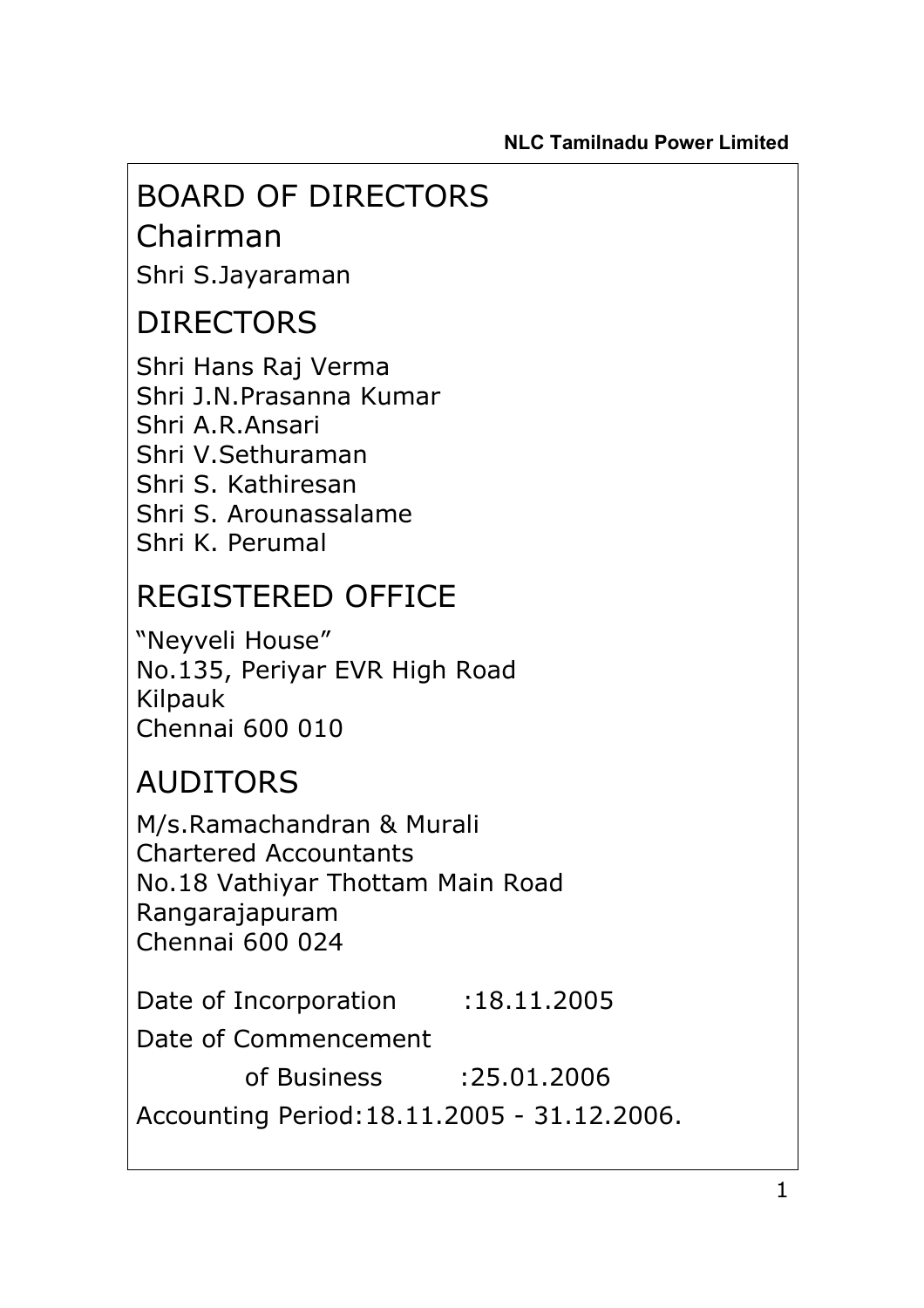| <b>CONTENTS</b>                                                           |    |  |
|---------------------------------------------------------------------------|----|--|
| Directors' Report                                                         | 3  |  |
| <b>C&amp;AG Comment</b>                                                   | 10 |  |
| Auditors' Report                                                          | 15 |  |
| <b>Significant Accounting Policies</b>                                    | 19 |  |
| <b>Balance Sheet</b>                                                      | 20 |  |
| Profit & Loss Account                                                     | 21 |  |
| <b>Schedules</b>                                                          | 22 |  |
| <b>Balance Sheet Abstract &amp;</b><br>Company's General Business Profile | 25 |  |

 $\mathbf{r}$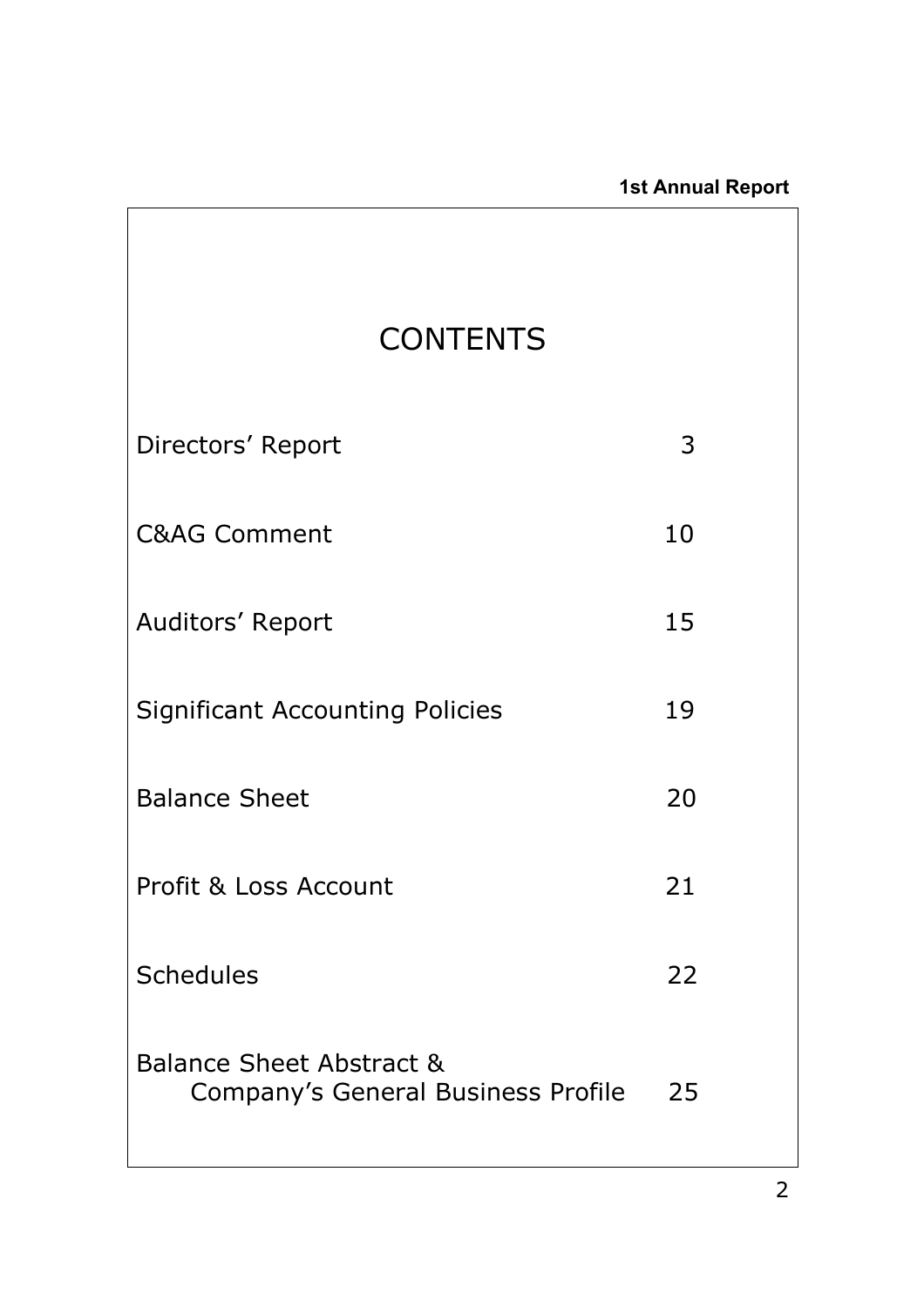# **DIRECTORS' REPORT FOR THE FIRST FINANCIAL YEAR FOR THE PERIOD FROM THE DATE OF INCORPORATION VIZ., 18.11.2005 TO 31.12.2006**

To

The Members,

NLC Tamilnadu Power Limited.

Your Directors have great pleasure in presenting the first Annual Report of your Company together with the Audited Accounts for the period commencing from the date of incorporation, viz.,  $18<sup>th</sup>$  November, 2005 to  $31<sup>st</sup>$  December, 2006.

#### **Formation of the Company**

Neyveli Lignite Corporation Limited (NLC) and Tamilnadu Electricity Board (TNEB) have entered into a Joint Venture Agreement for implementation of a coal based Power project at Tuticorin. Pursuant to the Joint Venture Agreement, your Company was incorporated on 18<sup>th</sup> November, 2005 and the Certificate of Commencement of Business was obtained from the Registrar of Companies, Tamil Nadu on 25th January, 2006.

#### **Project profile**

The Joint Venture Agreement entered into between NLC and TNEB envisages setting up of 1000 MW coal based thermal power plant at Tuticorin, in the State of Tamil Nadu, at an estimated cost of about Rs. 4500 Crores. Power from this Project is to be supplied to the State of Tamil Nadu and other Southern States, in the ratio, as may be finally approved by Ministry of Power. Govt. of India has accorded "Mega Power Status" for the project with some conditions which would benefit the Company in availing certain concessional taxes and duties. NLC is carrying out the pre-project related activities based on the Advance Action Proposal approval granted by the Ministry of Coal for incurring expenditure upto Rs. 18.01 crores.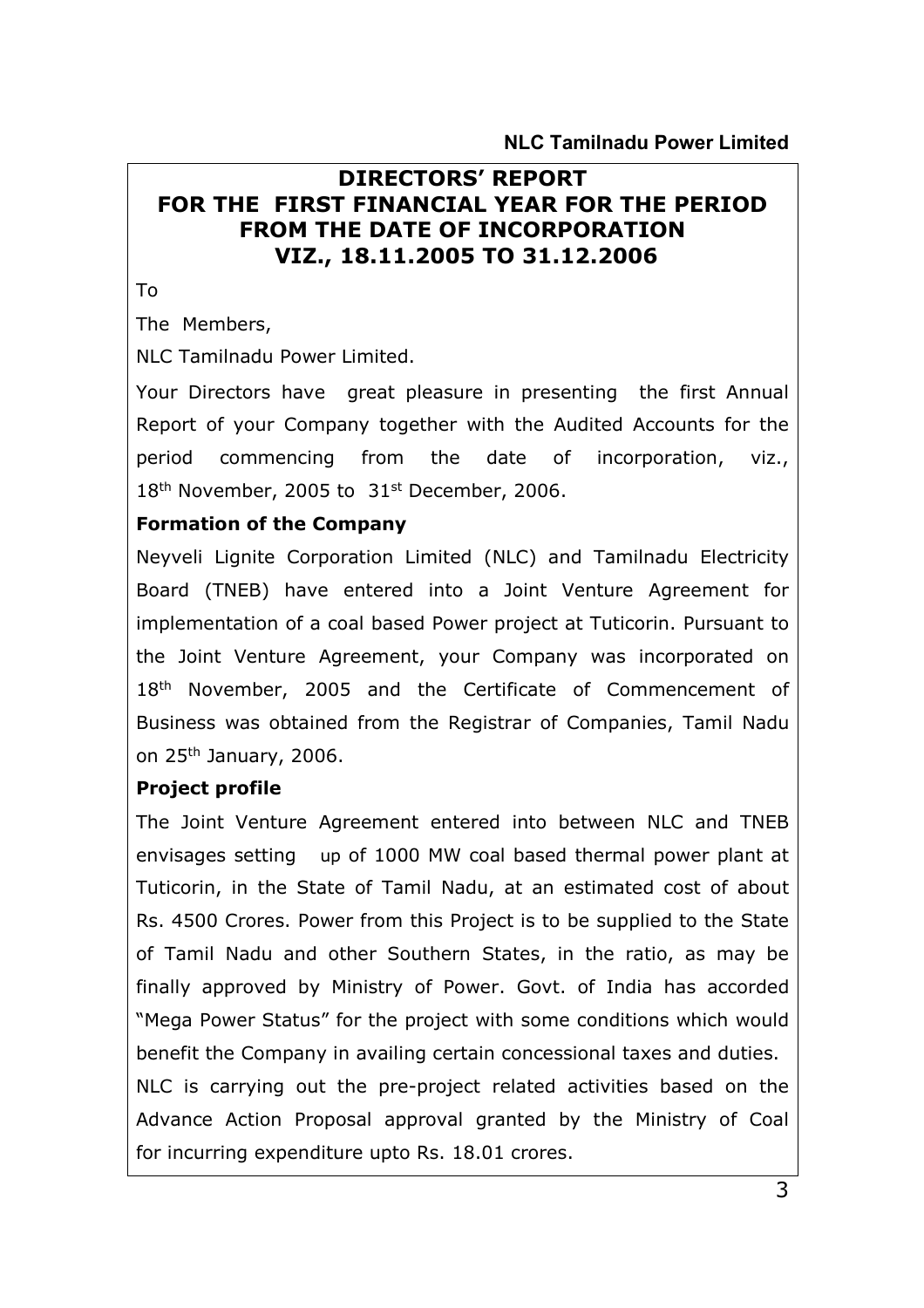### **1st Annual Report**

With the approval of Standing Linkage Committee (Long Term) of Ministry of Coal, the Mahanadhi Coal Fields Ltd., a Subsidiary Company of Coal India Limited has issued the Letter of Assurance (LoA) to the Company, with a validity of 30 months, for supply of 4.624 mtpa. of "F Grade" coal from the Talcher Coalfields in the State of Orissa.

Memorandum of Understanding (MOU) has been signed with Tuticorin Port Trust (TPT) for leasing of land on long-term basis for the power plant, colony and construction of jetty at Tuticorin.

M/s. Development Consultants Private Limited (DCPL), Chennai was appointed to prepare the Feasibility Report (FR) for the Project. FR approved by the Board of Directors of the Company and also by NLC Board has been forwarded to Ministry of Coal, Govt. of India. The project cost including Interest During Construction (IDC) with Mega Power Project benefits works out to Rs.4654.43 crores (May 2006 price level). This includes a Foreign Exchange component of Rs.745.24 crores (equivalent to US \$ 165.06 millions at an exchange rate of 1 US \$=Rs.45.15).

The Tamil Nadu State Pollution Control Board has given the No Objection Certificate (NOC) for the Project and the NOC along with the recommendations of Tamil Nadu State Coastal Zone Management Authority and other Statutory Clearances have been submitted to Ministry of Environment and Forests for their Clearance.

The Expert Committee of Ministry of Environment & Forests (MOE&F) has examined the project proposal and their recommendation is awaited. Power evacuation system has been finalized during the 22<sup>nd</sup> meeting of Standing Committee on power system planning in Southern region during Aug,2006 and the Power Grid Corporation of India Ltd., (PGCIL) has been requested to formulate the proposal and process the same for investment decision.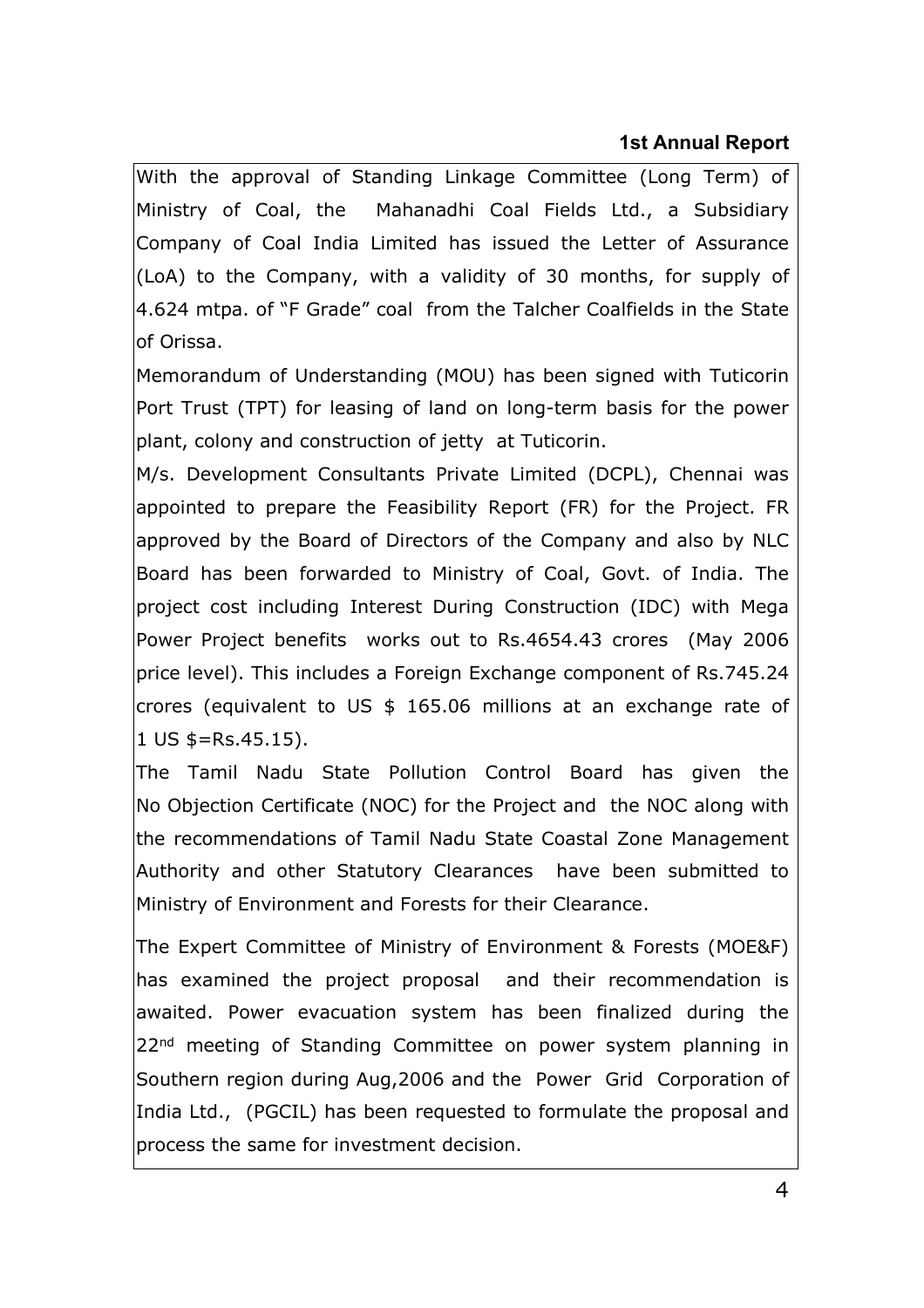The draft Public Investment Board (PIB) Memorandum has been submitted to the Ministry of Coal by NLC. The approval from the Government of India for this project is awaited. M/s. MECON Ltd., has been appointed as the Project Consultant for this Project. The first unit is expected to be commissioned within 48 months from the date of GOI sanction and the second unit within 53 months from GOI sanction.

# **Power Purchase Agreement (PPA)**

PPA has already been signed with Tamil Nadu Electricity Board, who will be the major beneficiary of the Project and with regard to other SEBs, the process is in advanced stage.

# **Project Funding**

As per the prevalent norms, the project is to be funded in the ratio of 70:30 of debt and equity. The Equity portion will be jointly subscribed by the Promoters viz., NLC and TNEB and the ultimate share holding pattern will be NLC 89% and TNEB 11%.

UTI Bank Ltd has been engaged to prepare the Due Diligence report and to suggest various alternative funding options for the Company and the final report is expected shortly. State Bank of India and UTI Bank Ltd., have given in-principle consent for funding this project. These comfort letters will be of immense help in getting GOI approval for the project.

# **Financial Statement**

The Company was incorporated with a paid-up share capital of 1,00,000 equity shares of Rs.10/- each and subsequently NLC and TNEB have subscribed each further 6,00,000 equity shares of Rs.10/ each for cash at par.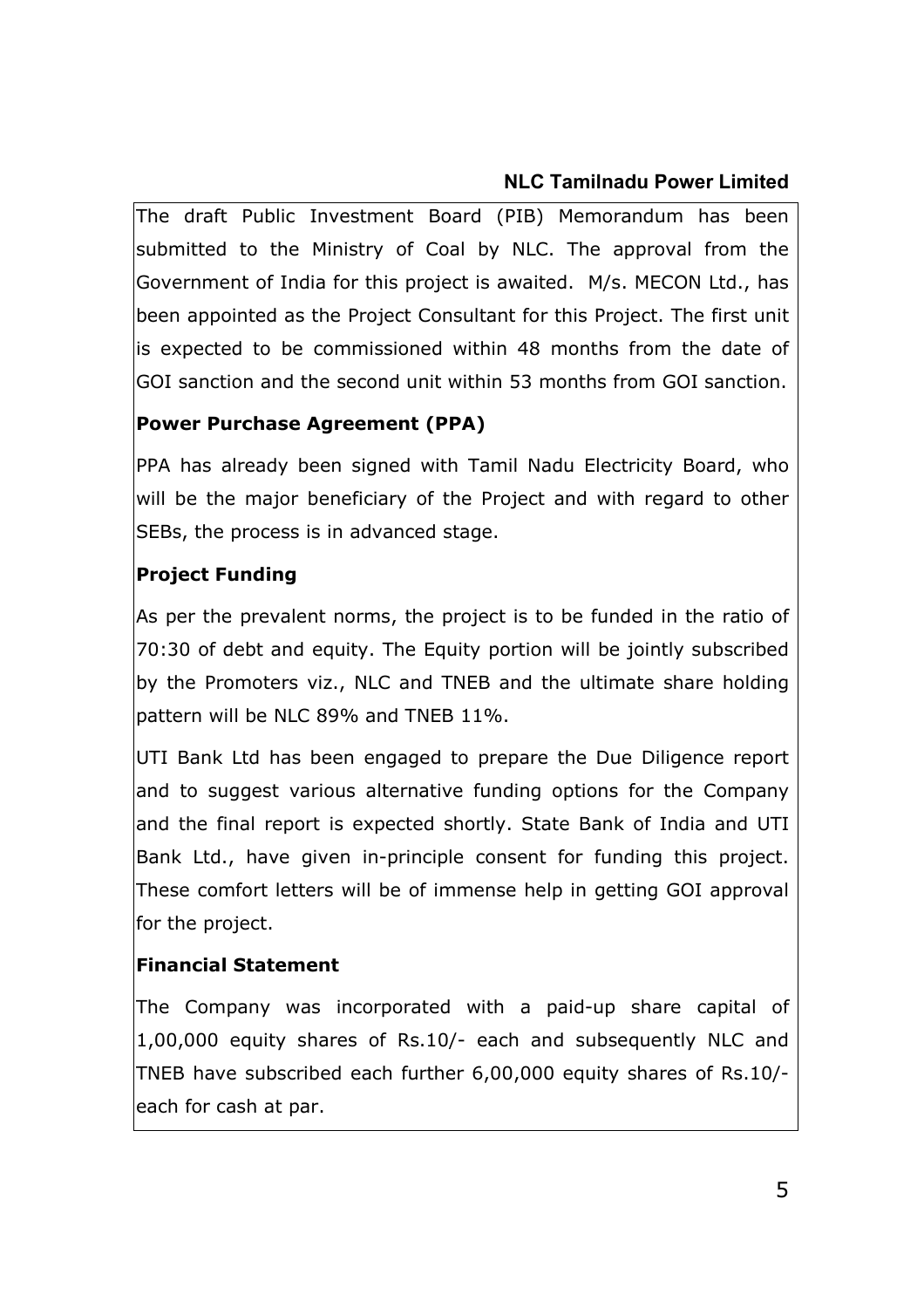| The key financial details as on $31st$ December 2006 are as under:              |                |
|---------------------------------------------------------------------------------|----------------|
|                                                                                 | (Rs.in lakhs)  |
| Share Holders' Fund<br><b>Current Liabilities</b>                               | 130.00<br>2.48 |
|                                                                                 | 132.48         |
| <b>Preliminary Expenses</b><br>Pre-operative Expenses<br>Cash and Bank Balances | 3.70<br>51.20  |
| (inclusive of Bank Deposits Rs.75 lakhs)<br><b>Other Current Assets</b>         | 75.92<br>1.66  |
|                                                                                 | 132.48         |

#### **Energy Conservation and Research & Development**

The particulars required under Sec.217(1)(e) of the Companies Act, 1956 read with the Companies (Disclosure of particulars in the report of Board of Directors) Rules, 1988 - Not applicable as the project is under formulation and promotion.

# **Statutory Audit**

M/s Ramachandran & Murali, Chartered Accountants, Chennai were appointed as the Statutory Auditors of the Company by the Comptroller & Auditor General of India (C&AG), for the first accounting period, under Section 619 (2) of the Companies Act, 1956. C& AG's comments are furnished in the Annexure-1.

# **Secretarial Compliance Certificate**

As required under Section 383A of the Companies Act, 1956 a certificate from a Secretary in whole-time practice with regard to compliance of the provisions of the Act, is furnished in Annexure-2.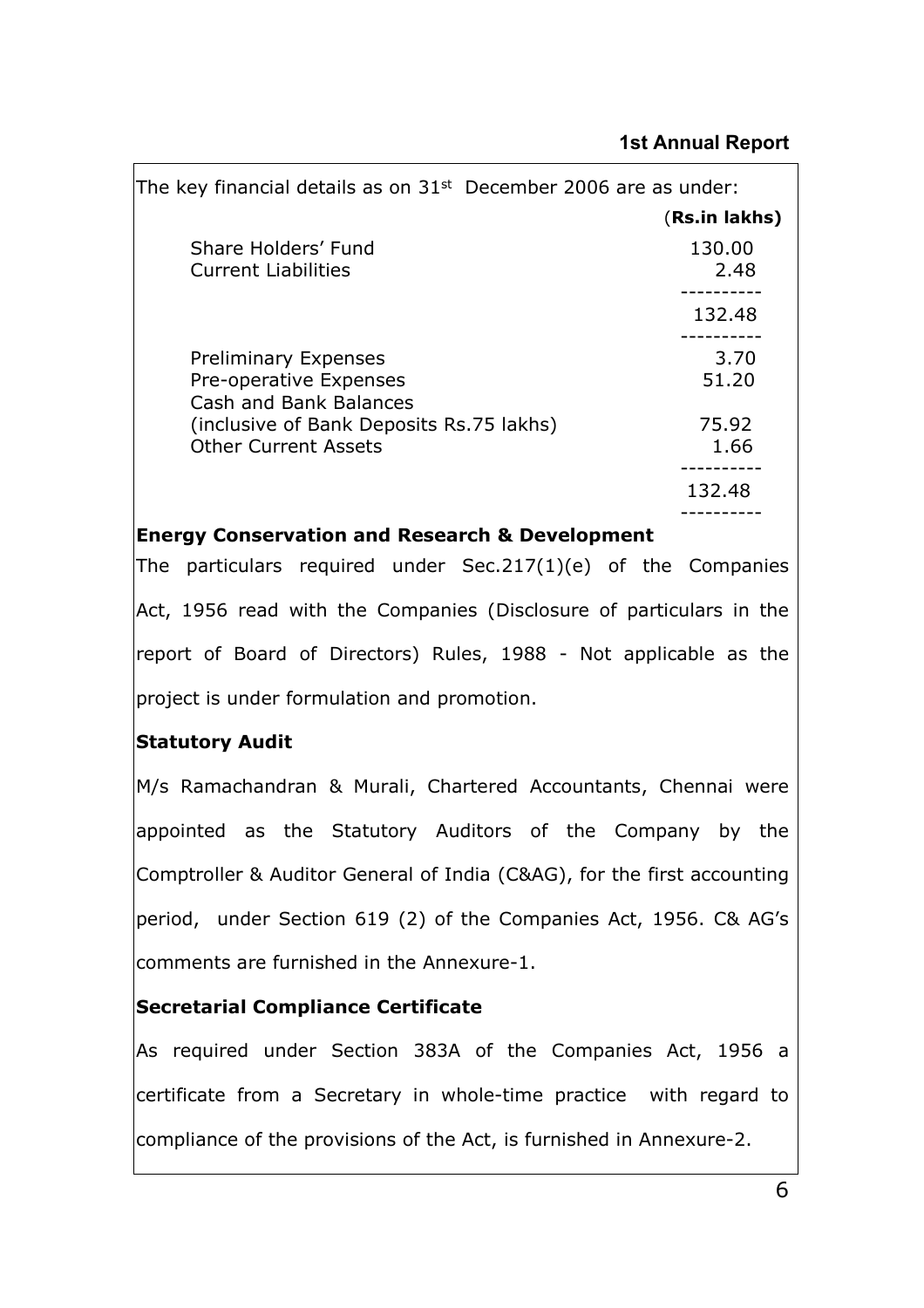### **Directors' Responsibility Statement as per Section 217(2aa) of the Companies Act, 1956:**

The Board of Directors declares:-

 a. that in the preparation of the annual accounts, the applicable accounting standards had been followed along with proper explanation relating to material departures;

b. that the Directors had selected such accounting policies and applied them consistently and made judgments and estimates that are reasonable and prudent so as to give a true and fair view of the state of affairs of the Company at the end of the financial year and of the profit or loss of the Company for that period;

c. that the Directors had taken proper and sufficient care for the maintenance of adequate accounting records in accordance with the provisions of this Act for safeguarding the assets of the Company and for preventing and detecting fraud and other irregularities;

d. that the Directors had prepared the annual accounts on a going concern basis.

# **Board of Directors**

Sarvashri S.Jayaraman, Hans Raj Verma, J.N.Prasanna Kumar, A.R.Ansari, V.Sethuraman, V.N. Mathiyalagan, V.Naganathan and N.Nagarajan being the Subscribers to the Memorandum of Association of the Company were deemed to be the First Directors of the Company at the time of incorporation. Sarvashri V.N. Mathiyalagan, V.Naganathan and N.Nagarajan subsequently relinquished their office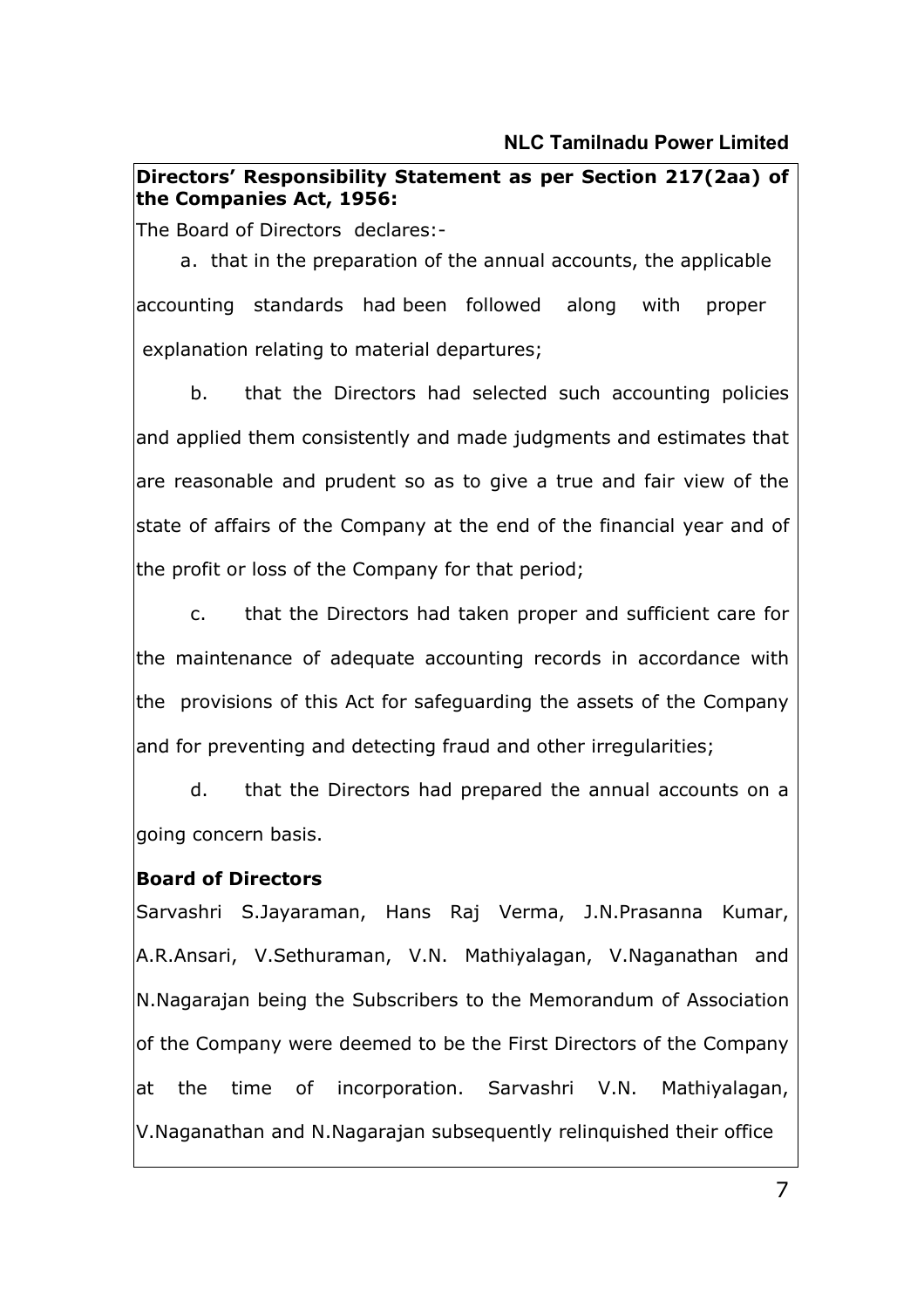#### **1st Annual Report**

of Directorship. The Board places on record its appreciation for the valuable guidance provided by Sarvashri V.N.Mathiyalagan, V.Naganathan and N.Nagarajan, during their tenure as Directors of the Company. During the year Sarvashri S. Arounassalame, S. Kathiresan and K. Perumal have been appointed as Additional Directors and all the Directors including the Additional Directors were appointed at the Extra-ordinary General Meeting held on 23rd March, 2007. Sarvashri V.Sethuraman and J.N. Prasanna Kumar, Directors, retire by rotation at the forthcoming Annual General Meeting and being eligible offer themselves for re-election.

#### **Particulars of Employees**

Particulars of Employees as required under Section 217(2A) of the Companies Act, 1956, read with the Companies (Particulars of Employees) Rules, 1975 – Nil.

#### **Acknowledgement**

The Board of Directors of your Company places on record their sincere appreciation for the continued support and guidance extended by the Neyveli Lignite Corporation Limited, Tamil Nadu Electricity Board, Tuticorin Port Trust, Ministry of Coal, Ministry of Power, Ministry of Environment & Forests, Central and State Pollution Control Boards, Central Electricity Authority, Ministry of Industry, Ministry of Labour and Planning Commission and other Departments of Government of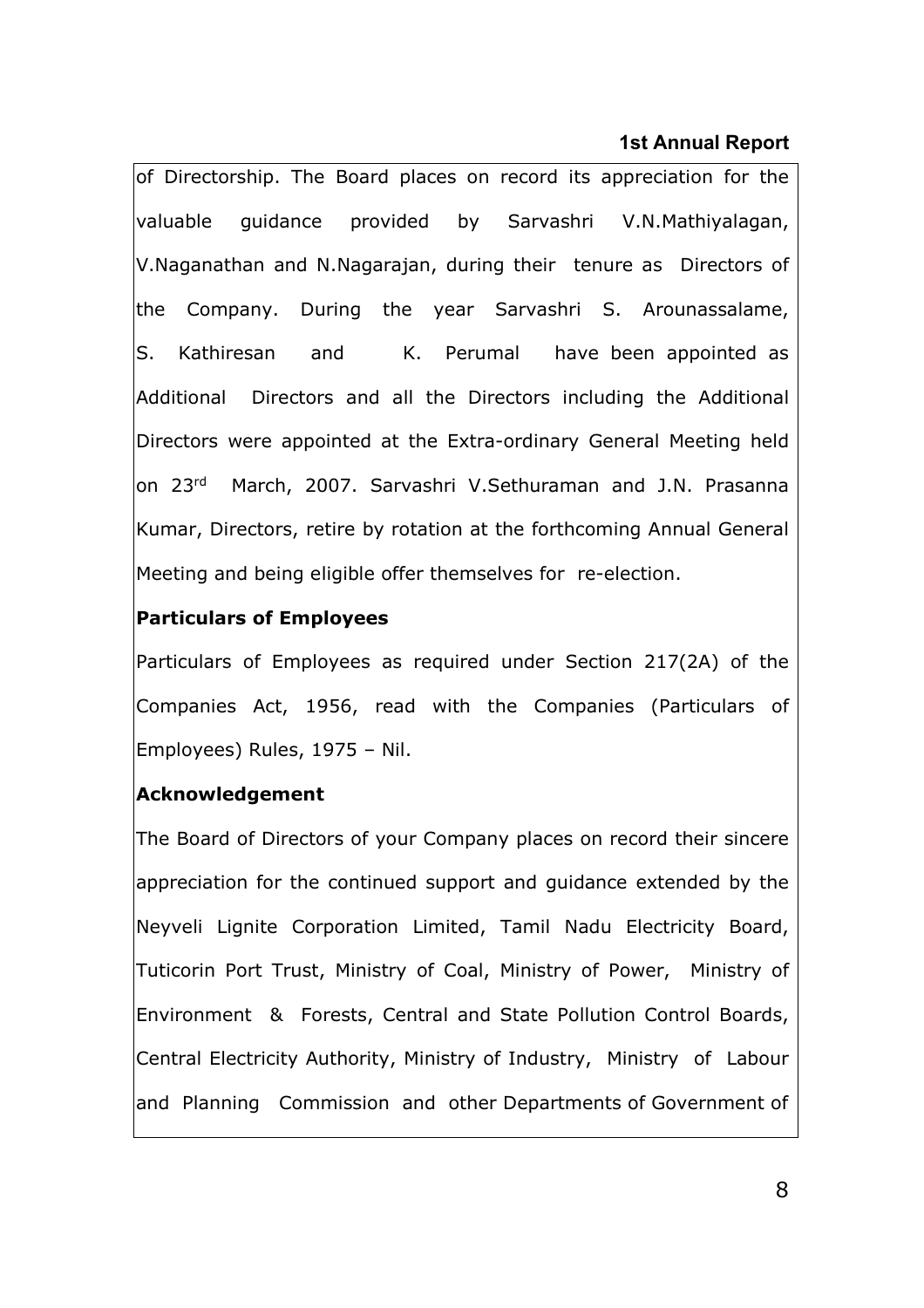India and the State Government of Tamil Nadu.

The Board of Directors of your Company are also pleased to acknowledge with gratitude the co-operation and continued assistance extended by the Government of Tamil Nadu. The assistance and co-operation by the Comptroller and Auditor General of India and the Statutory Auditors need special mention and the Directors acknowledge the same.

for and on behalf of the Board of Directors

**PLACE : Neyveli** S. JAYARAMAN **DATE : 02.05.2007 CHAIRMAN**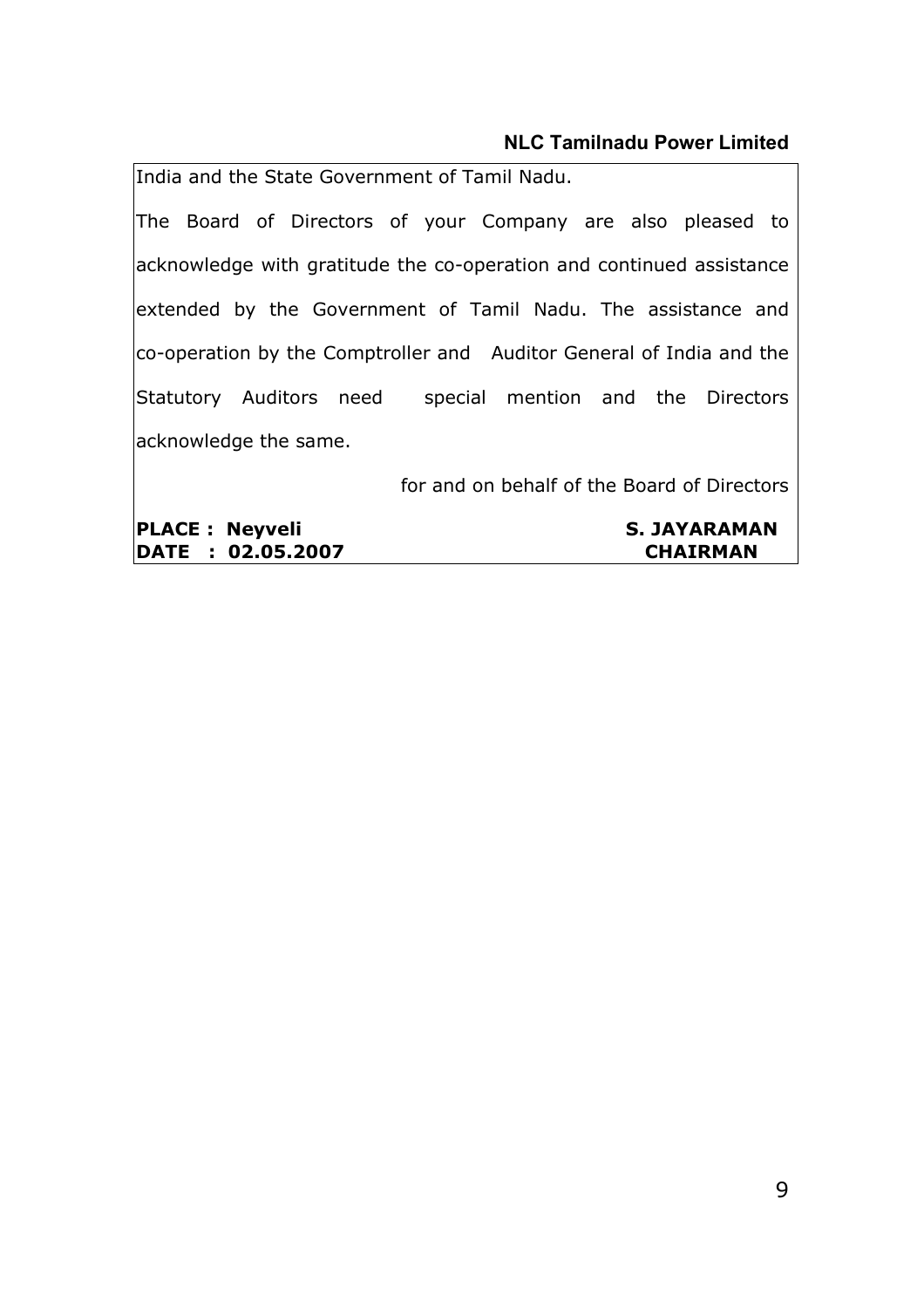#### **1st Annual Report**

#### **ANNEXURE-1**

#### **COMMENTS OF THE COMPTROLLER AND AUDITOR GENERAL OF INDIA UNDER SECTION 619(4) OF THE COMPANEIS ACT, 1956 ON THE ACCOUNTS OF NLC TAMILNADU POWER LIMITED, CHENNAI FOR THE PERIOD FROM 18.11.2005 TO 31.12.2006.**

The preparation of financial statements of NLC Tamilnadu Power Limited, Chennai for the period from 18.11.2005 to 31.12.2006 in accordance with the financial reporting framework prescribed under the Companies Act, 1956 is the responsibility of the management of the Company. The Statutory Auditor appointed by the Comptroller and Auditor General of India under Section 619(2) of the Companies Act, 1956 is responsible for expressing opinion on these financial statements under Section 227 of the Companies Act, 1956 based on independent audit in accordance with the auditing and assurance standards prescribed by their professional body the Institute of Chartered Accountants of India. This is stated to have been done by them vide their Audit Report dated 23.03.2007.

I, on behalf of the Comptroller and Auditor General of India, have conducted a supplementary audit under Section 619(3)(b) of the Companies Act, 1956 of the financial statements of NLC Tamilnadu Power Limited, Chennai, for the period from 18.11.2005 to 31.12.2006. The supplementary audit has been carried out independently without access to the working papers of the Statutory Auditors and is limited primarily to inquiries of the Statutory Auditors and Company personnel and a selective examination of some of the accounting records. On the basis of my audit nothing significant has come to my knowledge which would give rise to any comment upon or supplement to Statutory Auditors' Report under Section 619 (4) of the Companies Act, 1956.

#### **For and on behalf of the Comptroller and Auditor General of India (H. PRADEEP RAO) PRINCIPAL DIRECTOR OF COMMERCIAL AUDIT**

**Place: Chennai Date: 25.04.2007**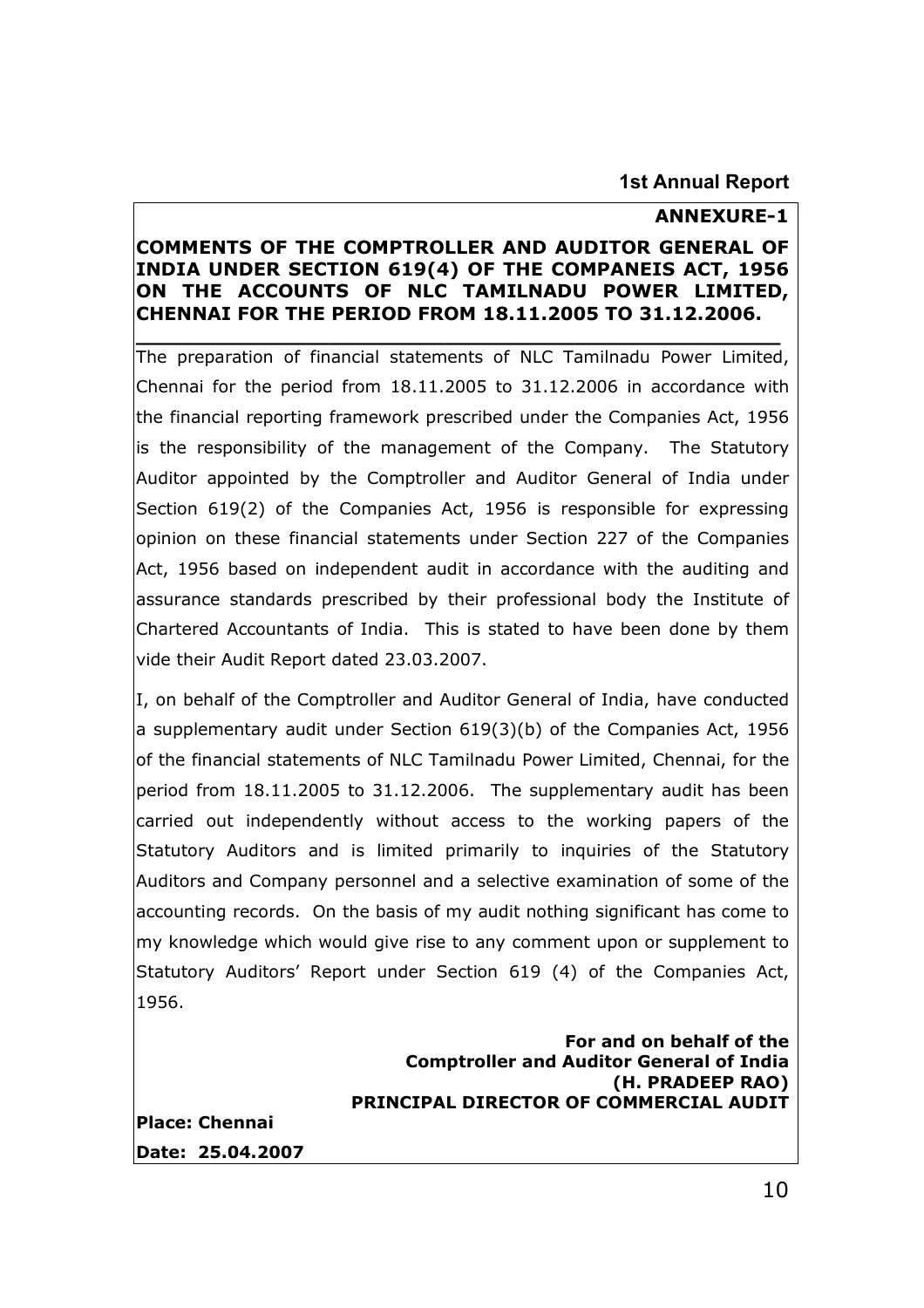**R.Balasubramaniam J Block, 2nd Street Company Secretary Company Secretary Company Boor No.27-A2 In Whole-time Practice**  Anna Nagar East **C.P.No.1340 Chennai 600 102 Phone 26 26 9826 19th February 2007** 

**ANNEXURE-2** 

**---------------------------------------------------------------------------** 

Company No.TN – 58050

Authorised Capital : Five crores only Paid up capital: Rs.1,30,00,000

To

The Members NLC TAMILNADU POWER LIMITED No.135,Periyar EVR High Road Kilpauk, Chennai-600 010.

#### **COMPLIANCE CERTIFICATE**

I have examined the registers, records, books and papers of M/s NLC TAMILNADU POWER LIMITED as required to be maintained under the Companies Act, 1956, and the rules made there under and also the provisions contained in the Memorandum and Articles of Association of the Company for the period from 18th November 2005 (Date of Incorporation) to  $31<sup>st</sup>$  December 2006. In my opinion and to the best of my information and according to the examinations carried out by me and explanations furnished to me by the company and its officers, I certify that in respect of the aforesaid financial year:-

- 1. The company has kept and maintained all registers as stated in Annexure `A' to this Certificate, as per the provisions of the Act and the rules made there under and all entries therein have been duly recorded.
- 2. The company has duly filed the forms and returns as stated in Annexure `B' to this Certificate, with the Registrar of Companies, Regional Director, Central Government, Company Law Board or other authorities within the time prescribed under the Act and the rules made there under.
- 3. The company being a public limited company, comments are not required.
- 4. The Board of Directors duly met Five times respectively on 30.11.2005, 28.03.2006, 26.05.2006, 19.09.2006 and 15.12.2006 in respect of which meetings proper notices were given and the proceedings were properly recorded and signed in the Minutes Book maintained for the purpose.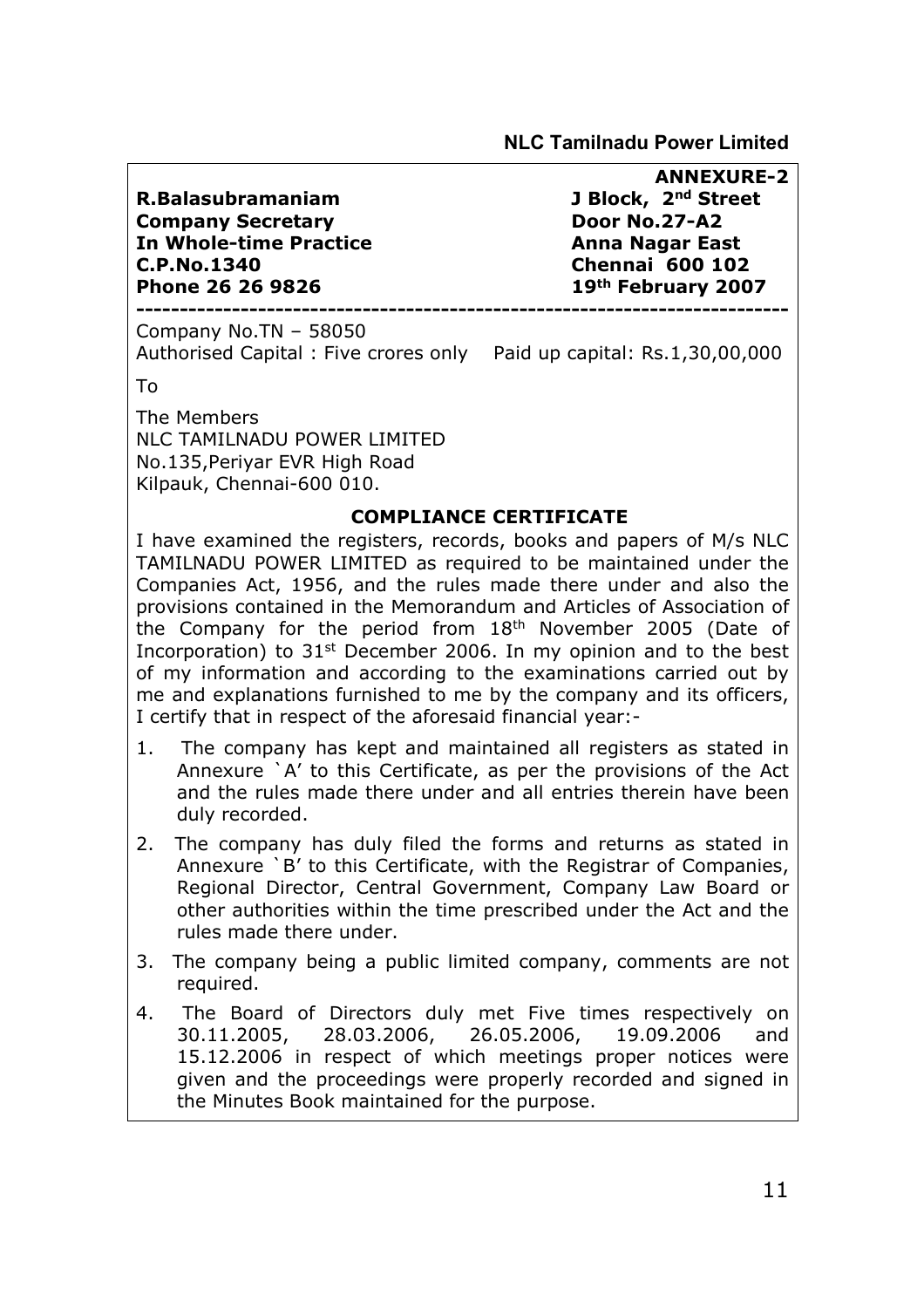- 5. There was no necessity for the company to close its Register of Members, or Debenture holders during the financial year.
- 6. No Annual General Meeting was held since the Date of Incorporation was 18.11.2005 and the First Annual General Meeting should be held on or before 17.05.2007.
- 7. No Extra Ordinary General Meeting was held during the financial year.
- 8. The company has not advanced any loan to its Directors or persons or firms or companies referred in the Section 295 of the Act.
- 9. The company has not entered into any contracts falling within the purview of Section 297 of the Act.
- 10. The company was not required to make any entries in the register maintained under Section 301 of the Act.
- 11. As there was no instance falling within the purview of Section 314 of the Act, the company has not obtained any approvals from the Board of Directors, members or Central Government as the case may be.
- 12. The Company has not issued any duplicate certificates during the financial year.
- 13. (i) The Company has delivered the Share Certificates on allotment of securities and on lodgment thereof for transfer in accordance with the provisions of the Act.
	- (ii) The Company has not deposited any amount in a separate Bank account as no dividend was declared during the financial year.
	- (iii) The Company has not posted warrants to any member of the Company as no dividend was declared during the financial year.
	- (iv) No amount lying in the books of accounts in respect of unpaid dividend, application money due for refund, matured deposits, matured debentures and the interest accrued thereon.
	- (v) Being the first year, the question of complying with the provisions of Section 217 of the Act does not arise during the financial year.
- 14. The Board of Directors of the company is duly constituted and the appointment of additional directors, have been duly made.
- 15. The Company has not appointed Managing Director during the financial year.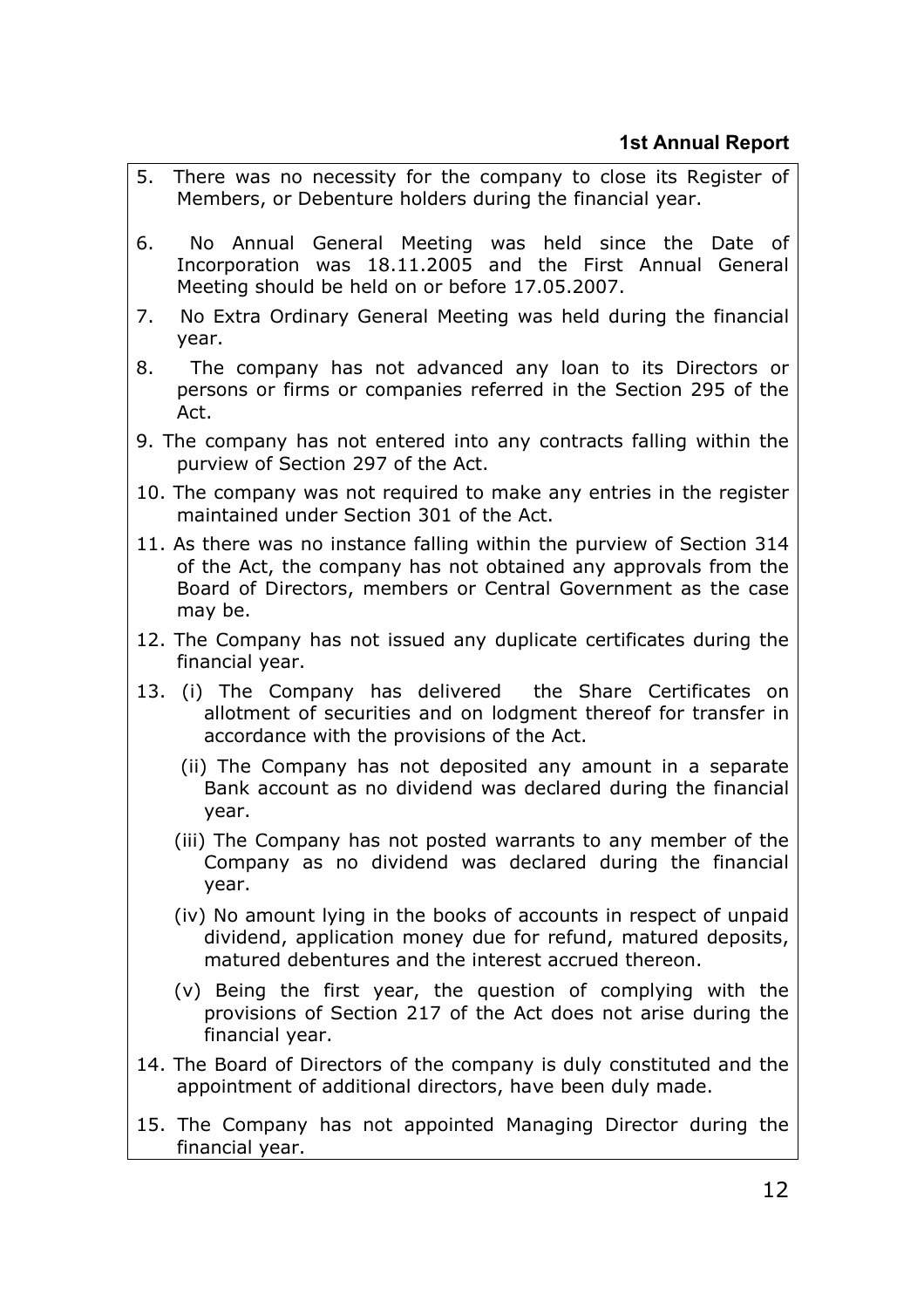- 16. The Company has not appointed any sole-selling agents during the financial year.
- 17. The Company was not required to obtain any approvals of the Central Government, Company Law Board, Regional Director, Registrar of Companies and /or such Authorities prescribed under the various provisions of the Act.
- 18. The Directors have disclosed their interest in other firms/companies to the Board of Directors pursuant to the provisions of the Act and the rules made there under.
- 19. The company has issued 12 lakhs equity shares during the financial year and complied with the provisions of the Act.
- 20. The Company has not bought back any shares during the financial year.
- 21. There was no redemption of preference shares or debentures during the financial year.
- 22. There were no transactions necessitating the Company to keep in abeyance the rights to dividend, rights shares and bonus shares pending registration of transfer of shares.
- 23. The company has not invited /accepted any deposits including any unsecured loans falling within the purview of Section 58A during the financial year.
- 24. The Company has not made any borrowings during the financial year ended 31st December 2006.
- 25. The Company has not made any loans or advances or given guarantees or provided securities to other bodies corporate and consequently no entries have been made in the Register kept for the purpose.
- 26. The Company has not altered the provisions of the memorandum with respect to situation of the Company's registered office from one State to another during the year under scrutiny.
- 27. The Company has not altered the memorandum with respect to the objects of the company during the year under scrutiny.
- 28. The Company has not altered the provisions of the memorandum with respect to name of the company during the year under scrutiny.
- 29. The Company has not altered the provisions of the memorandum with respect to share capital of the company during the year under scrutiny.
- 30. The Company has not altered its articles of association during the year under scrutiny.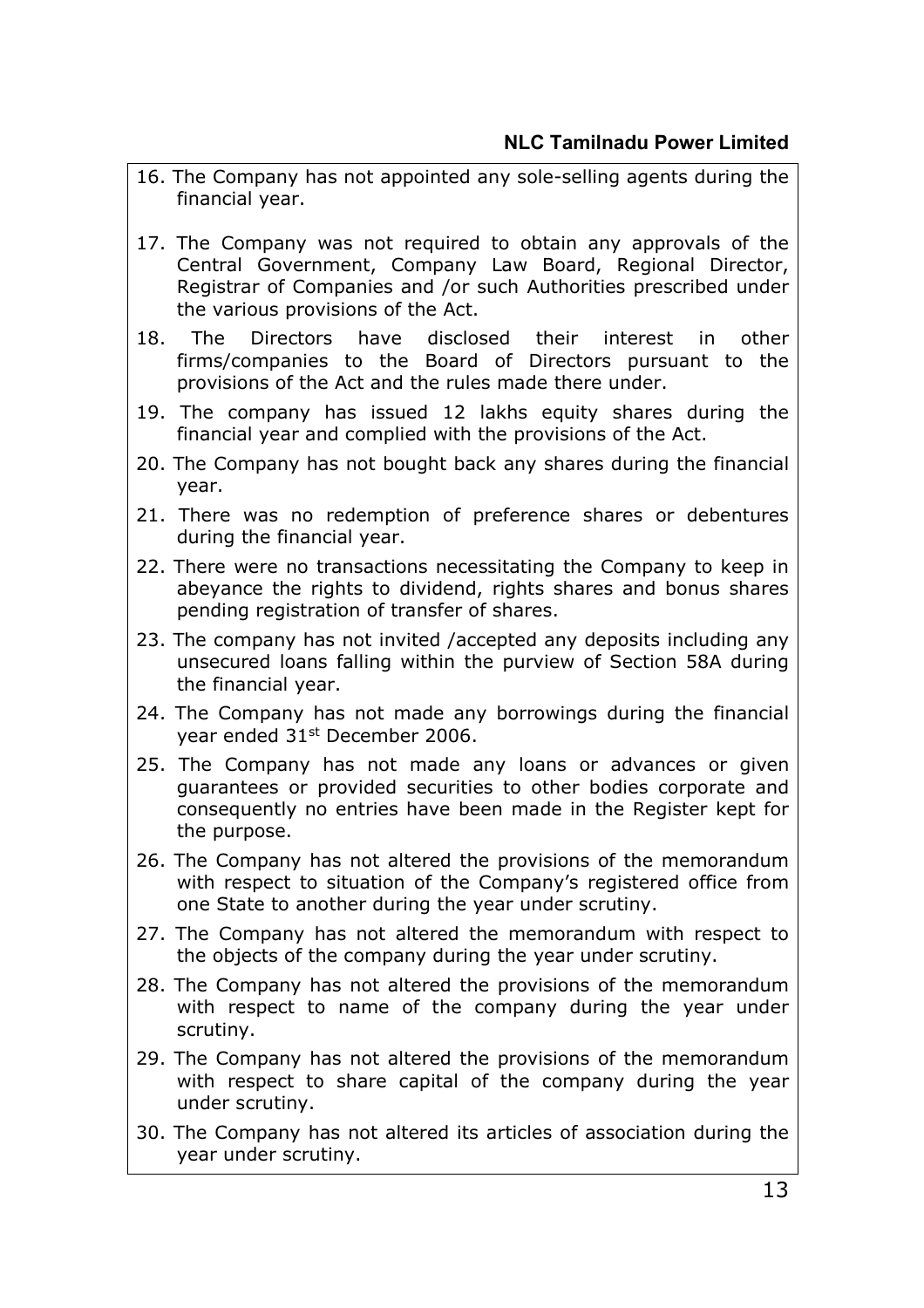- 31. There was no prosecution initiated against or show cause notice received by the Company during the financial year for offences under the Act.
- 32. The company has not received any money as security from its employees during the financial year.
- 33. The Company has no employee during the financial year and as such Section 418 of the Act is not applicable to the Company.

# Place: CHENNAI **NAME :R.BALASUBRAMANIAM Date :19th February 2007 C. P. No. : 1340**

#### **Annexure A**

Registers as maintained by the Company:

- 1. Minutes Books u/s 193
- 2. Register of Members u/s 150
- 3. Register of Directors u/s 303
- 4. Register of Directors' Shareholdings u/s307
- 5. Register of Contracts u/s 301
- 6. Register of Directors' Attendance
- 7. Register of Transfers

#### **Annexure B**

Forms and Returns as filed by the Company with the Registrar of Companies during the financial year ended 31<sup>st</sup> December 2006:

- 1. All documents required to incorporate a new company viz., Memorandum and Articles of Association of the company, Form 32,Form 29, Form 18 and Form 1.
- 2. Form No.20 and Statement in lieu of prospectus to obtain the Commencement of Business filed on 17-01-2006.
- 3. Statutory Report Form 22 filed on 29-05-2006.
- 4. Form 2 u/s 75 filed on 19-04-2006.
- 5. Form 32 u/s 303 filed on 18-10-2006.

#### **Place: CHENNAI NAME :R.BALASUBRAMANIAM Date :19th February 2007 C. P. No. : 1340**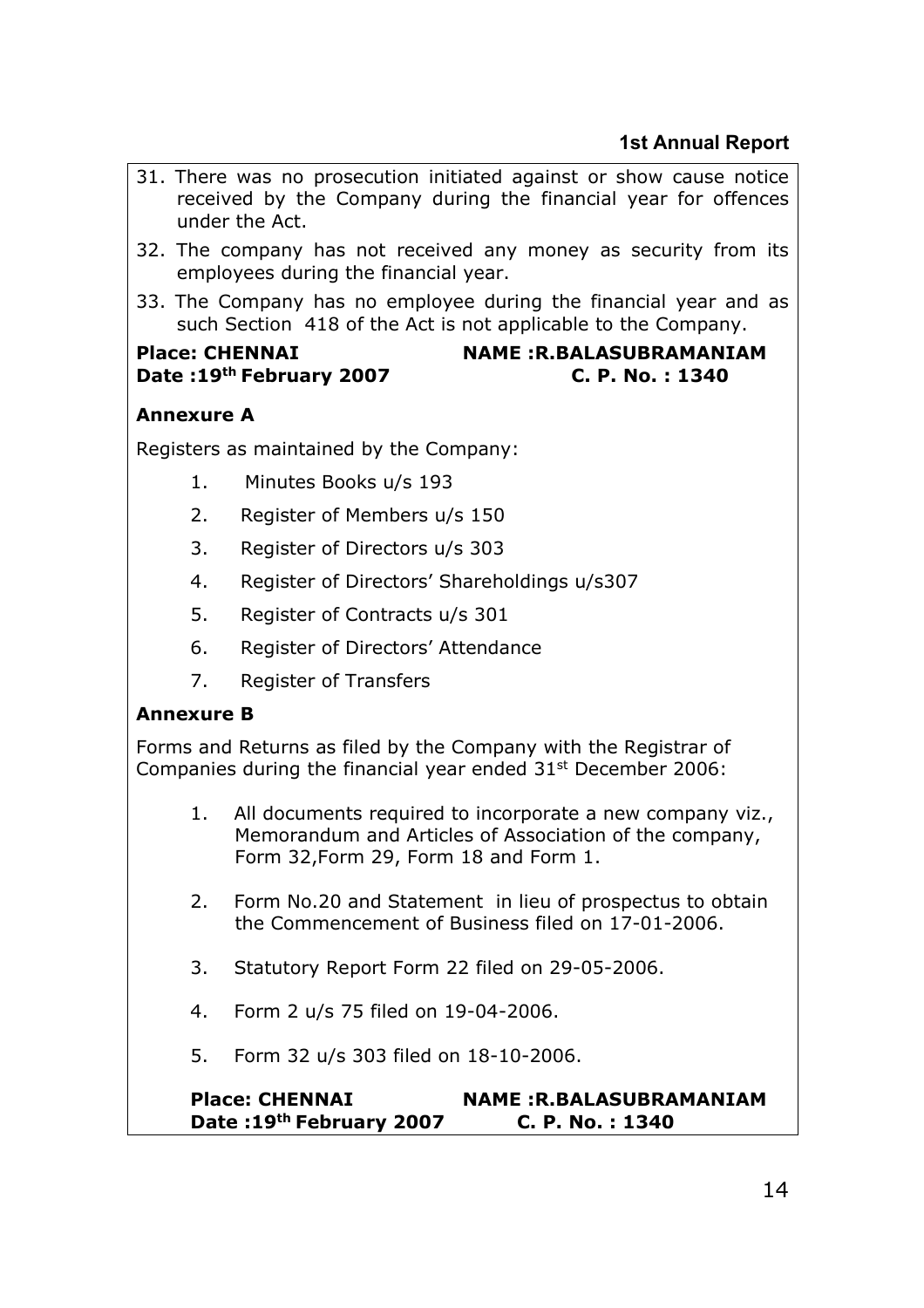**M/s Ramachandran & Murali 3-B Shiyam's Anugraha** 

# **Chartered Accountants 18 Vathiyar Thottam Main Road Rangarajapuram Chennai 600 024**

### **AUDITOR'S REPORT**

# **NLC TAMILNADU POWER LIMITED**

1. We have audited the attached Balance Sheet of **NLC TAMILNADU POWER LIMITED,** as at 31<sup>st</sup> December, 2006, the Profit and Loss Account for the period from 18th November,2005 to 31st December,2006 annexed thereto. These financial statements are the responsibility of the company's Management. Our responsibility is to express an opinion on these financial statements based on our audit.

2. We conducted our audit in accordance with the auditing standards generally accepted in India. Those standards require that we plan and perform the audit to obtain reasonable assurance about whether the financial statements are free of material misstatement. An audit includes examining, on a test basis, evidence supporting the amounts and disclosures in the financial statements. An audit also includes assessing the accounting principles used and significant estimates made by management, as well as evaluating the overall financial statement presentation. We believe that our audit provides a reasonable basis for our opinion.

3. As required by the Companies (Auditor's Report) Order, 2003 issued by the Central Government of India in terms of sub-section (4A) of section 227 of the Companies Act, 1956, we enclose in the Annexure a statement on the matters specified in paragraphs 4 & 5 of the said order.

- 4. Further to our comments in the Annexure referred to above, we report that:
	- i. We have obtained all the information & explanations, which to the best of our knowledge and belief were necessary for the purpose of our audit;
	- ii. In our opinion, proper books of accounts as required by law have been kept by the company so far as appears from our examination of those books;
	- iii. The balance sheet & profit and loss account dealt with by this report are in agreement with the books;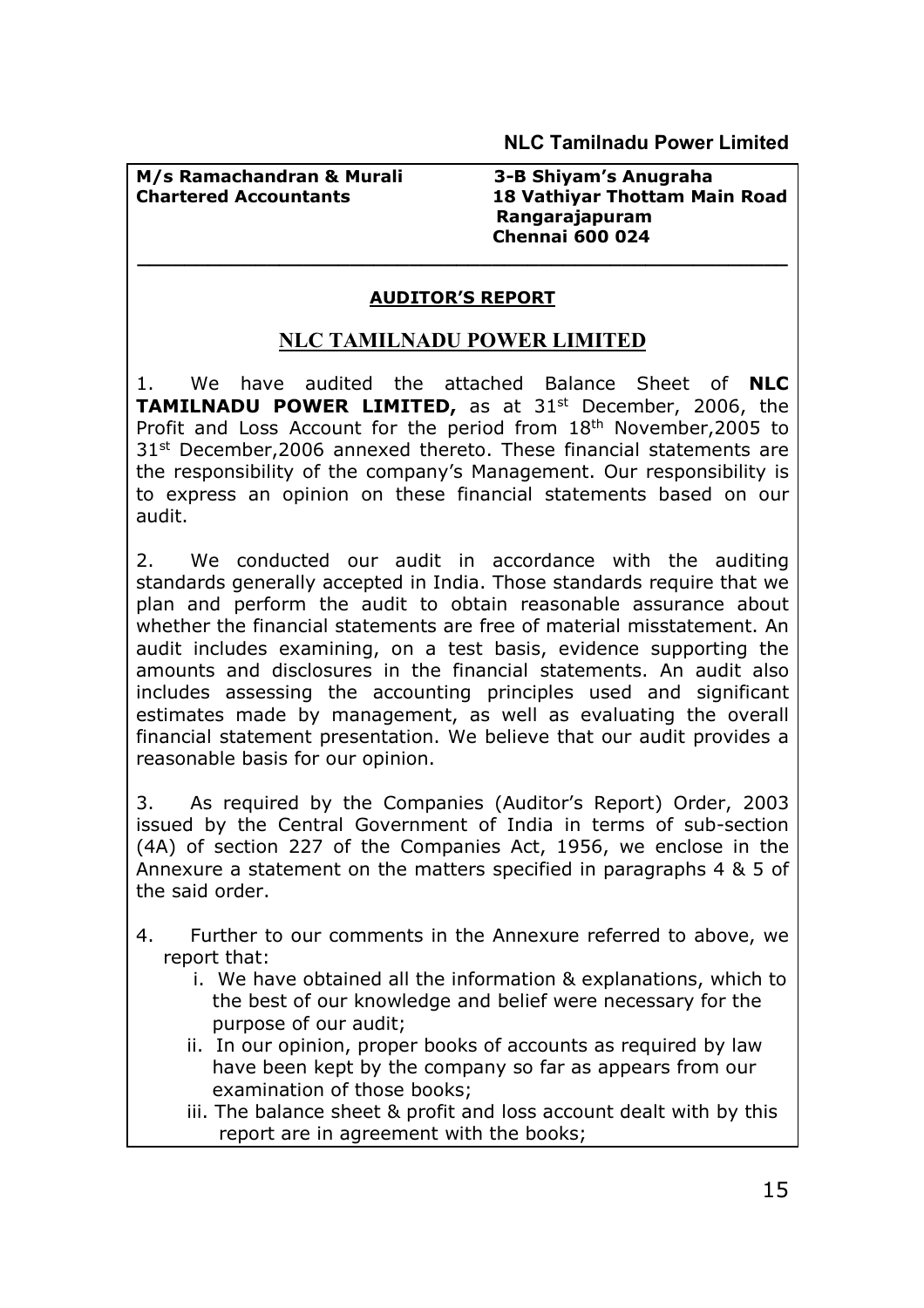- iv. In our opinion, the Balance Sheet, Profit and Loss Account dealt with by this report comply with the accounting standards referred to in sub-section (3C) of Section 211 of the Companies Act,1956.
- v. On the basis of written representations received from the directors, as on 31st December 2006, and taken on record by the Board of Directors, we report that none of the Directors is disqualified as on  $31<sup>st</sup>$  December, 2006 from being appointed as a Director in terms of clause (g) of subsection (1) of section 274 of the Companies Act,1956.
- vi. In our opinion and to the best of our information & according to the explanations given to us, the said accounts give the information required by the Companies Act, 1956, in the manner so required and give a true and fair view in conformity with the accounting principles generally accepted in India:
	- a. In the case of the Balance Sheet, of the State of affairs of the Company as at  $31<sup>st</sup>$  December 2006;
	- b. In the case of the Profit and Loss Account, of the Profit for the period  $18<sup>th</sup>$  November 2005 to  $31<sup>st</sup>$  December 2006.

**PLACE:CHENNAI for M/S RAMACHANDRAN & MURALI DATE :23-03-2007 CHARTERED ACCOUNTANTS (R.MURALIDHARAN) M.No:26705 PARTNER**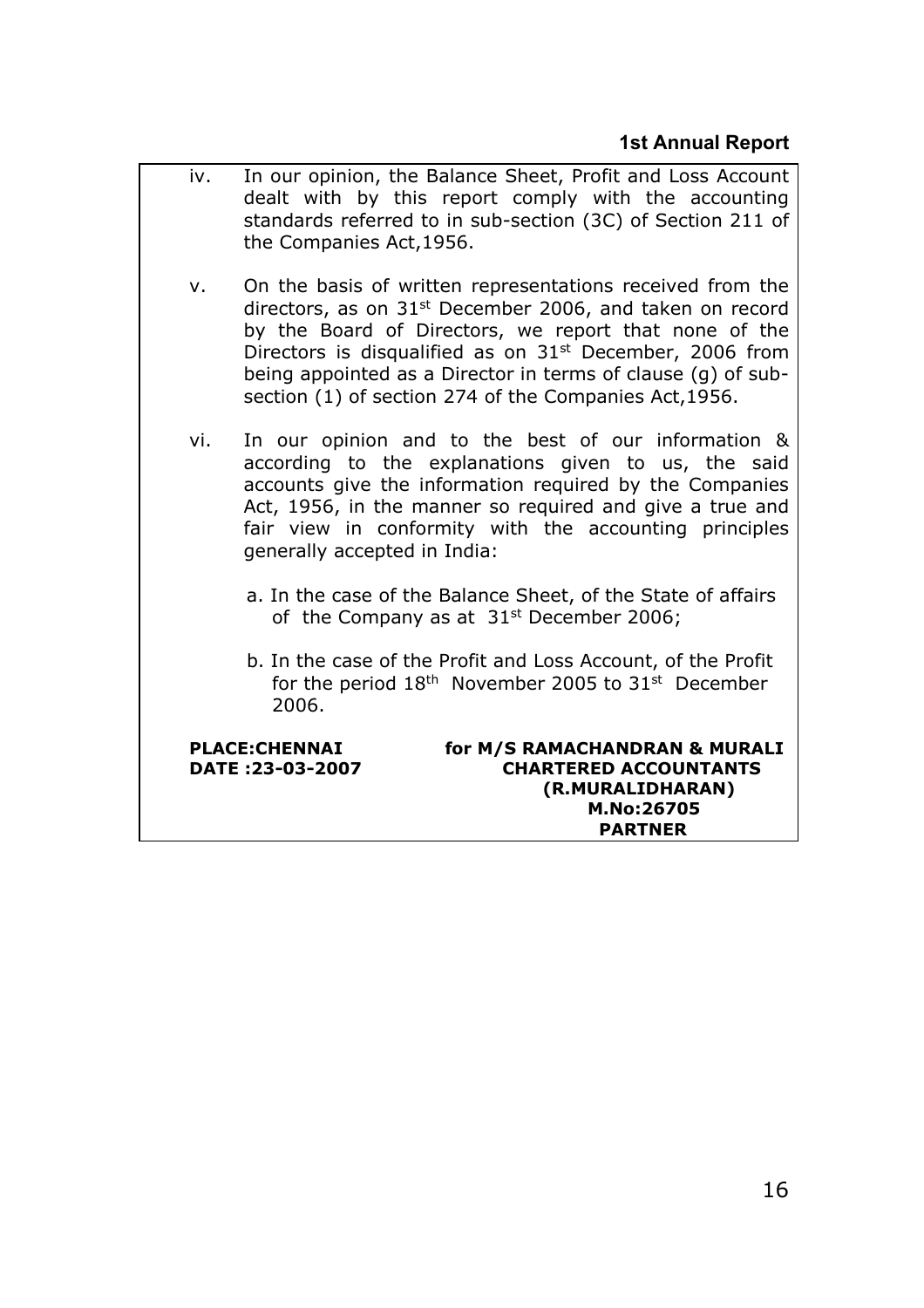### **ANNEXURE TO AUDITOR'S REPORT**

Referred to in paragraph 3 of our report of even date,

- (i) The Company does not have any fixed assets.
- (ii) The Company does not have any inventories.
- (iii) The Company has not granted loans to companies covered in the Register maintained under section 301 of the companies Act, 1956 . The Company has not borrowed money from the Parties listed under Sec 301 of the Companies Act, 1956.
- (iv) In our opinion and according to the information and explanations given to us, the provisions of Section 58A and Section 58 AA of the Companies Act and the Companies (Acceptance of Deposit) Rules 1975 is not applicable to the company at present.
- (v) In our opinion, the system of Internal Audit is not applicable to the company at present.
- (vi) In our opinion, the system of maintenance of cost records is not applicable to the company at present .
- (vii) In our opinion, the Company does not have accumulated losses as on 31.12.2006. The company has not incurred cash losses during the financial year covered by our audit.
- (viii) The Company has not granted loans and advances on the basis of security by way of pledge of shares, debentures and other securities.
- (ix) In our opinion, the company is not a chit fund or a nidhi or mutual benefit fund/society. Therefore, the provisions of clause 4(xiii) of the Companies (Auditor's Report) Order, 2003 are not applicable to the company.
- (x) In our opinion, the company is not dealing in or trading in shares, securities, debentures and other investments. Accordingly, the provisions of clause 4(xiv) of the Companies (Auditor's Report) Order, 2003 are not applicable to the company.
- (xi) In our opinion, the company has not given guarantees for loans taken by others from banks or financial institutions.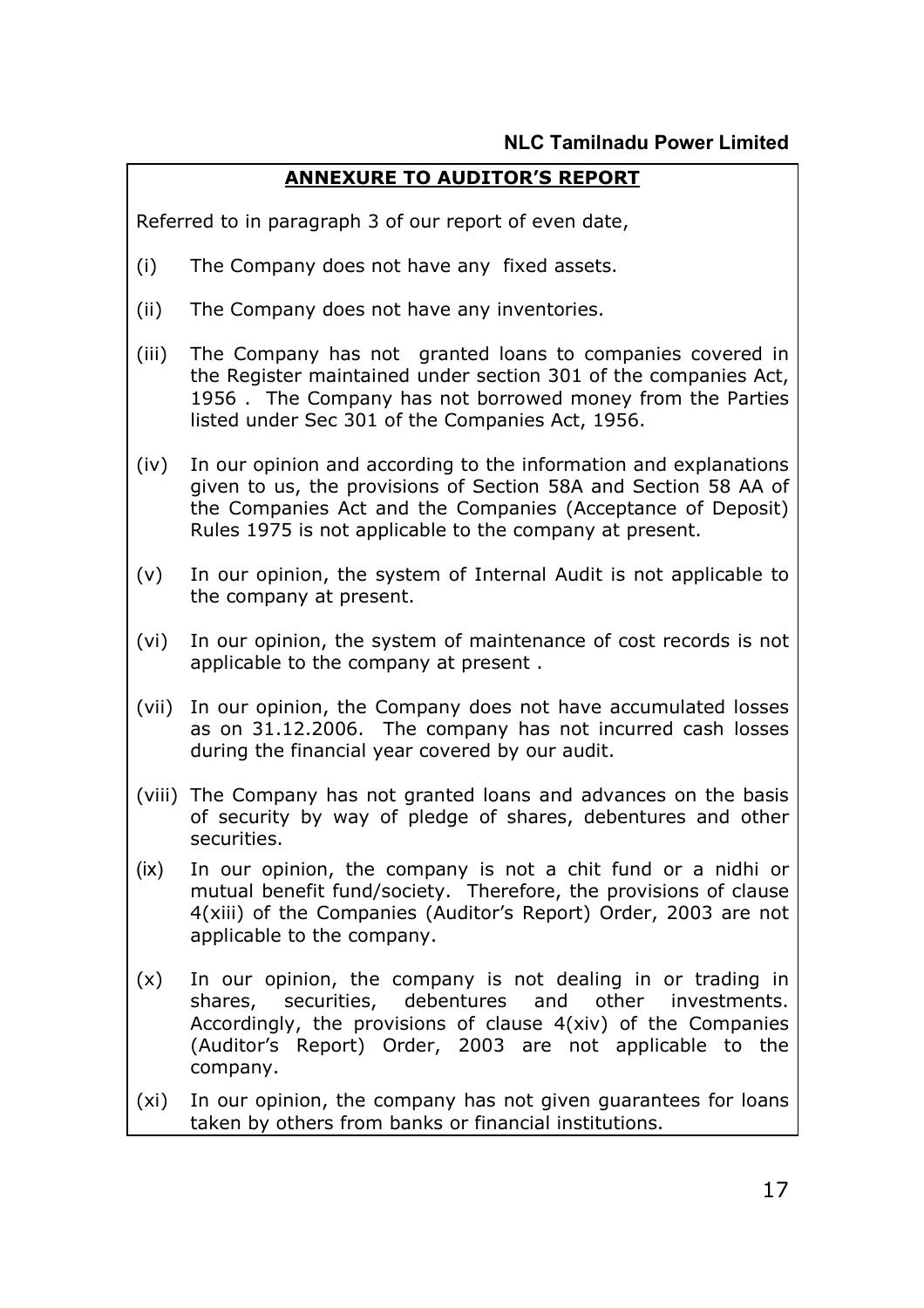(xii) In our opinion, the company has not availed any term loans during the period covered by the audit. (xiii) According to the information and explanations given to us, the company has not made preferential allotment of shares to parties and companies covered in the register maintained under section 301 of the Act. (xiv) According to the information and explanations given to us, during the period covered by our audit report, the company had not issued any debentures. (xv) The Company has not raised any public issue of shares. (xvi) According to the information and explanations given to us, no fraud on or by the company has been noticed or reported during the course of our audit. **PLACE:CHENNAI for M/S RAMACHANDRAN & MURALI DATE :23-03-2007 CHARTERED ACCOUNTANTS (R.MURALIDHARAN) M.No:26705** 

 **PARTNER**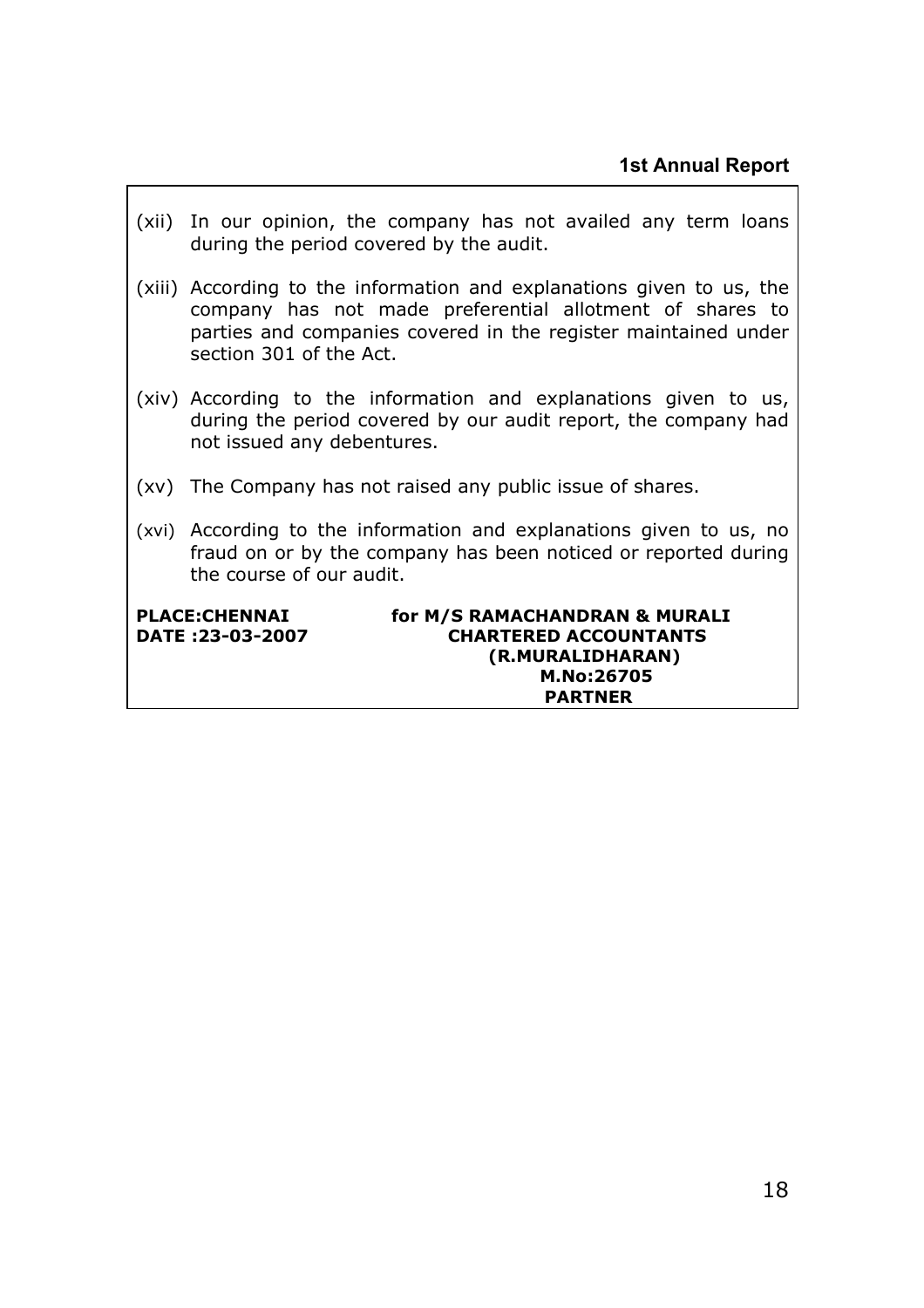#### **SIGNIFICANT ACCOUNTING POLICIES**

#### **I. Revenue Recognition**

Revenue recognition is in accordance with Accounting Standard - 9.

#### **II. Preliminary Expenses**

Preliminary Expenses comprising company incorporation expenses are charged off over a period of 10 years.

#### **III. Pre-operative Expenses**

Pre-operative expenditure includes expenditure on feasibility study, Statutory clearances etc., to be added to the capital cost of the projects as and when implemented.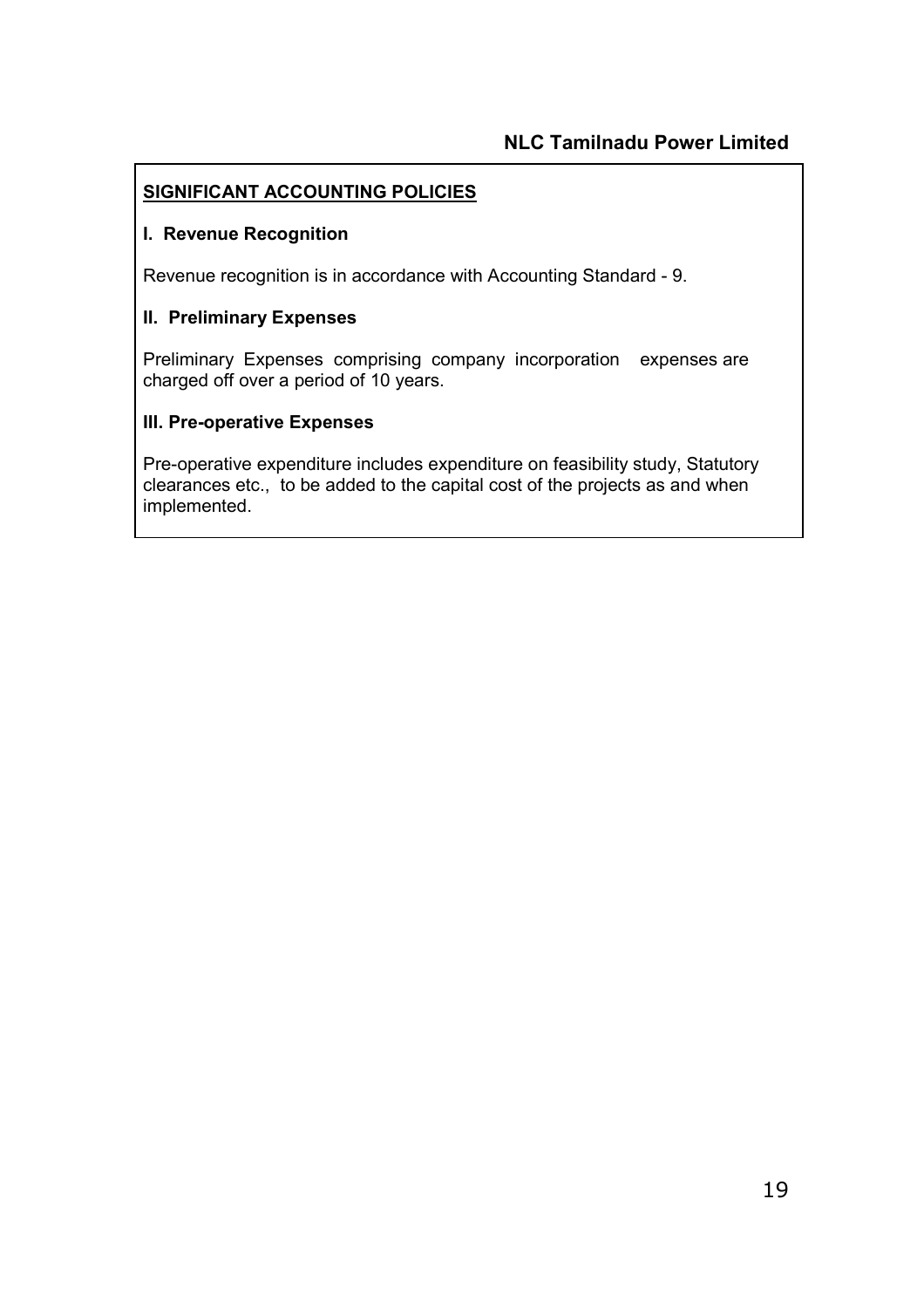| BALANCE SHEET AS AT 31 <sup>ST</sup> DECEMBER, 2006.                                                                                                                   |              |                 |         |                  |            |
|------------------------------------------------------------------------------------------------------------------------------------------------------------------------|--------------|-----------------|---------|------------------|------------|
|                                                                                                                                                                        |              | <b>Schedule</b> |         |                  | As at      |
|                                                                                                                                                                        |              |                 |         |                  | 31.12.2006 |
| <b>SOURCES OF FUNDS:</b>                                                                                                                                               |              |                 |         |                  | Rs.        |
| <b>Shareholders' Funds</b>                                                                                                                                             |              |                 |         |                  |            |
| <b>Share Capital</b>                                                                                                                                                   | 1            |                 |         |                  | 13000000   |
|                                                                                                                                                                        | <b>TOTAL</b> |                 |         |                  | 13000000   |
| <b>APPLICATION OF FUNDS:</b>                                                                                                                                           |              |                 |         |                  |            |
| <b>CURRENT ASSETS, LOANS AND ADVANCES</b>                                                                                                                              |              |                 |         |                  |            |
| <b>Cash and Bank Balances</b>                                                                                                                                          |              | $\overline{2}$  | 7592257 |                  |            |
| <b>Other Current Assets</b>                                                                                                                                            |              | 3               | 165518  |                  |            |
|                                                                                                                                                                        |              |                 | 7757775 |                  |            |
| <b>Less: Current Liabilities &amp; Provisions</b>                                                                                                                      |              |                 |         |                  |            |
| <b>Current Liabilities</b>                                                                                                                                             | 4            |                 | 248406  |                  |            |
|                                                                                                                                                                        |              |                 |         |                  |            |
| <b>Net Current Assets</b>                                                                                                                                              |              |                 |         |                  | 7509369    |
| <b>Miscellaneous Expenditure &amp; Losses</b>                                                                                                                          |              |                 |         |                  |            |
| (To the extent not written off)                                                                                                                                        |              |                 |         |                  |            |
| <b>Preliminary Expenses</b>                                                                                                                                            | 5            |                 |         |                  | 370431     |
| Pre operative expenses                                                                                                                                                 | 6            |                 |         |                  | 5120200    |
|                                                                                                                                                                        | <b>TOTAL</b> |                 |         |                  | 13000000   |
| The Schedules referred<br>above and the Significant Accounting Policies<br>to<br>annexed form an integral part of the Balance Sheet.<br>for and on behalf of the Board |              |                 |         |                  |            |
| <b>J.N. Prasanna Kumar</b>                                                                                                                                             |              |                 |         | S.Jayaraman      |            |
| <b>Director</b>                                                                                                                                                        |              |                 |         | Chairman         |            |
| <b>Place: Chennai</b>                                                                                                                                                  |              |                 |         | Date: 23.03.2007 |            |
| This is the Balance Sheet referred to in our report of even date.                                                                                                      |              |                 |         |                  |            |
| for M/s Ramachandran & Murali<br><b>Chartered Accountants.</b><br>(R.Muralidharan)<br><b>Partner</b>                                                                   |              |                 |         |                  |            |
| <b>Place: Chennai</b>                                                                                                                                                  |              |                 |         | Date: 23.03.2007 |            |
|                                                                                                                                                                        |              |                 |         |                  |            |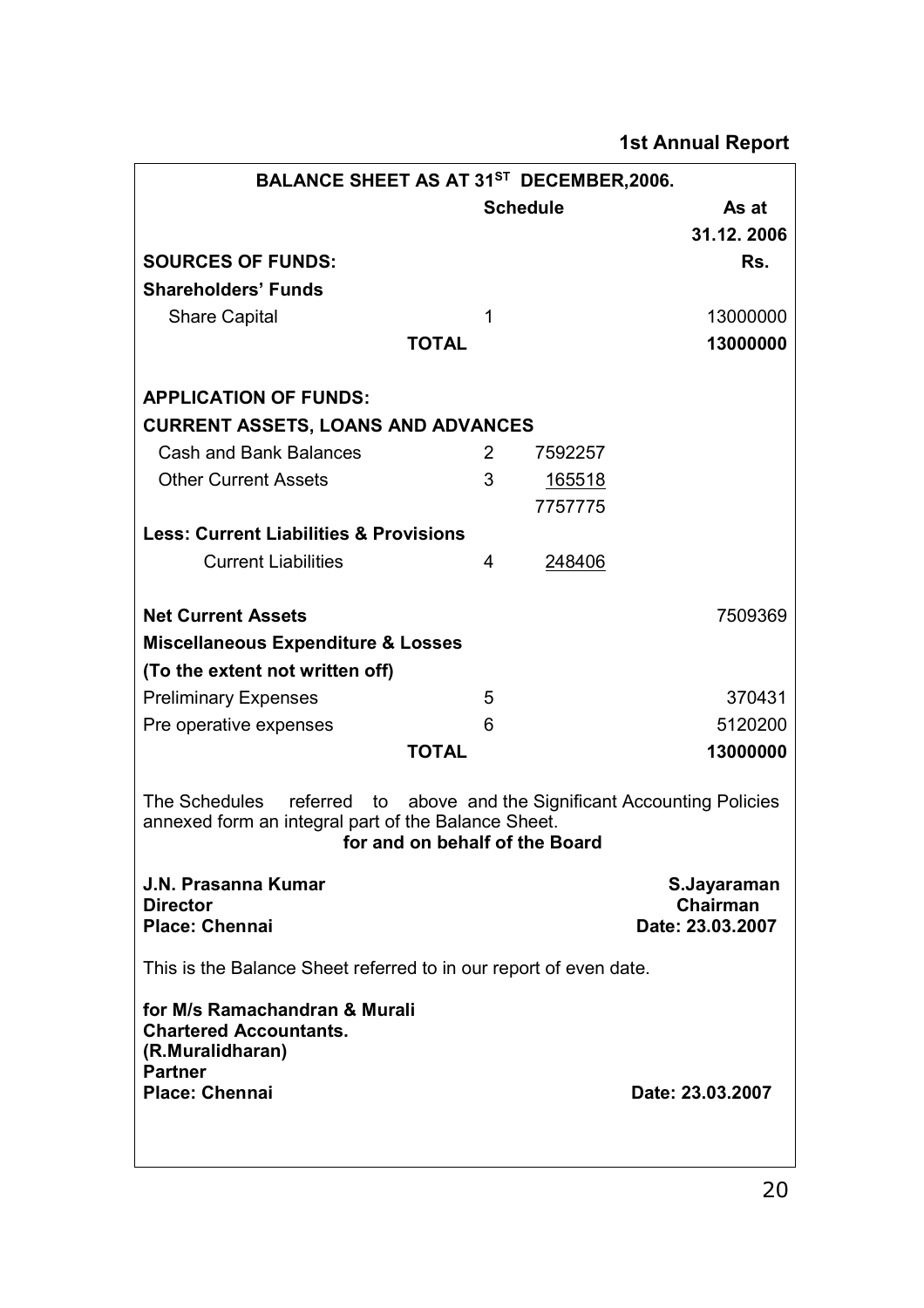| PROFIT AND LOSS ACCOUNT FOR THE PERIOD<br>FROM 18 <sup>TH</sup> NOVEMBER 2005 TO 31 <sup>ST</sup> DECEMBER 2006                                                            |                                             |                                                 |
|----------------------------------------------------------------------------------------------------------------------------------------------------------------------------|---------------------------------------------|-------------------------------------------------|
| <b>INCOME:</b><br>Other Income:                                                                                                                                            | <b>Schedule</b>                             | For the<br>period<br>ended<br>31.12.2006<br>Rs. |
| Interest on Deposits                                                                                                                                                       |                                             | 258749                                          |
| (Includes TDS Rs.26,974)                                                                                                                                                   |                                             |                                                 |
|                                                                                                                                                                            | (A)                                         | 258749                                          |
| <b>EXPENSES:</b>                                                                                                                                                           |                                             |                                                 |
| <b>Administrative Expenses</b>                                                                                                                                             | 7                                           | 96376                                           |
|                                                                                                                                                                            | (B)                                         | 96376                                           |
| Surplus (A - B)                                                                                                                                                            |                                             | 162373                                          |
| Less: Preliminary expenses written off                                                                                                                                     |                                             | 41159                                           |
| Balance carried to Pre-operative expenses                                                                                                                                  |                                             | 121214                                          |
| Notes on Accounts                                                                                                                                                          | 8                                           |                                                 |
| <b>Cash Flow Statement</b>                                                                                                                                                 | 9                                           |                                                 |
| The Schedules referred to above and the significant Accounting Policies<br>annexed form an integral part of the Profit and Loss Account.<br>for and on behalf of the Board |                                             |                                                 |
| J.N. Prasanna Kumar<br><b>Director</b><br><b>Place: Chennai</b>                                                                                                            | S.Jayaraman<br>Chairman<br>Date: 23.03.2007 |                                                 |
| This is the Profit and Loss Account referred to in our report of even date.                                                                                                |                                             |                                                 |
| for M/s Ramachandran & Murali<br><b>Chartered Accountants.</b><br>(R.Muralidharan)                                                                                         |                                             |                                                 |
| <b>Partner</b><br><b>Place: Chennai</b>                                                                                                                                    |                                             | Date: 23.03.2007                                |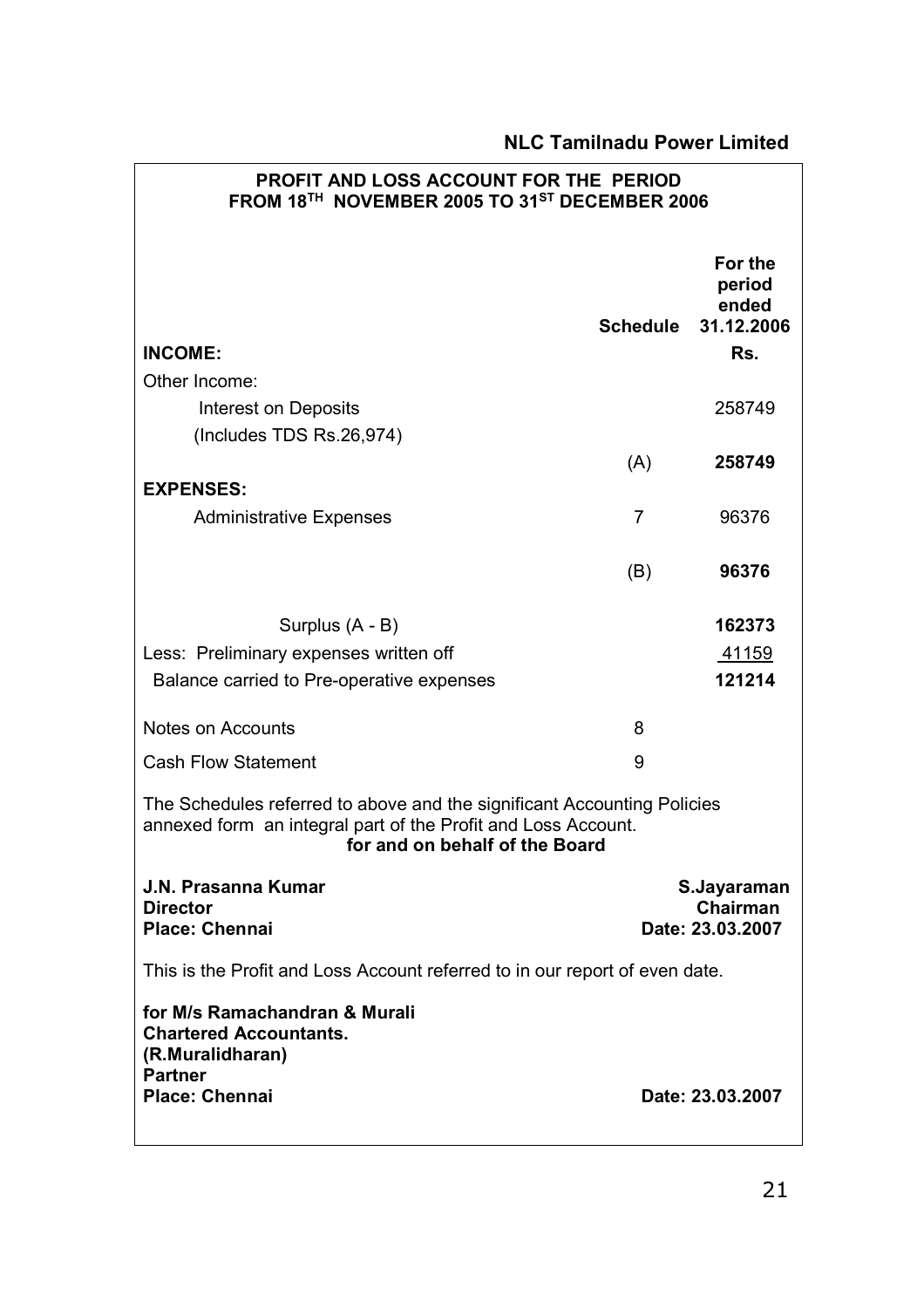|                                                                              | As at<br>31.12.2006<br>Rs. |
|------------------------------------------------------------------------------|----------------------------|
| <b>SHARE CAPITAL</b>                                                         | <b>SCHEDULE-1</b>          |
| <b>Authorised</b>                                                            |                            |
| 5000000 Equity Shares of Rs.10 each<br><b>Issued, Subscribed and Paid Up</b> | 50000000                   |
| 1300000 Equity shares of Rs.10 each fully paid                               | 13000000<br>13000000       |
|                                                                              |                            |
| <b>CASH AND BANK BALANCES</b>                                                | <b>SCHEDULE-2</b>          |
| <b>With Scheduled Bank</b><br>In Current Account                             | 92207                      |
| In short-term Deposit                                                        | 7500000                    |
| Cash on hand                                                                 | 50                         |
|                                                                              | 7592257                    |
| <b>OTHER CURRENT ASSETS</b>                                                  | <b>SCHEDULE - 3</b>        |
| Interest accrued on Deposits but not due                                     | 138544                     |
| <b>Tax Deduction at Source</b>                                               | 26974                      |
|                                                                              | 165518                     |
| <b>CURRENT LIABILITIES</b>                                                   | <b>SCHEDULE-4</b>          |
| NLC - NIOT Balance payable                                                   | 168360                     |
| <b>EMD</b> refundable                                                        | 68822                      |
| Audit fees payable                                                           | 11224<br>248406            |
|                                                                              |                            |
| <b>PRELIMINARY EXPENSES</b>                                                  | <b>SCHEDULE-5</b>          |
| Company Incorporation expenses<br>Less: Written off                          | 411590<br><u>41159</u>     |
|                                                                              | 370431                     |
|                                                                              |                            |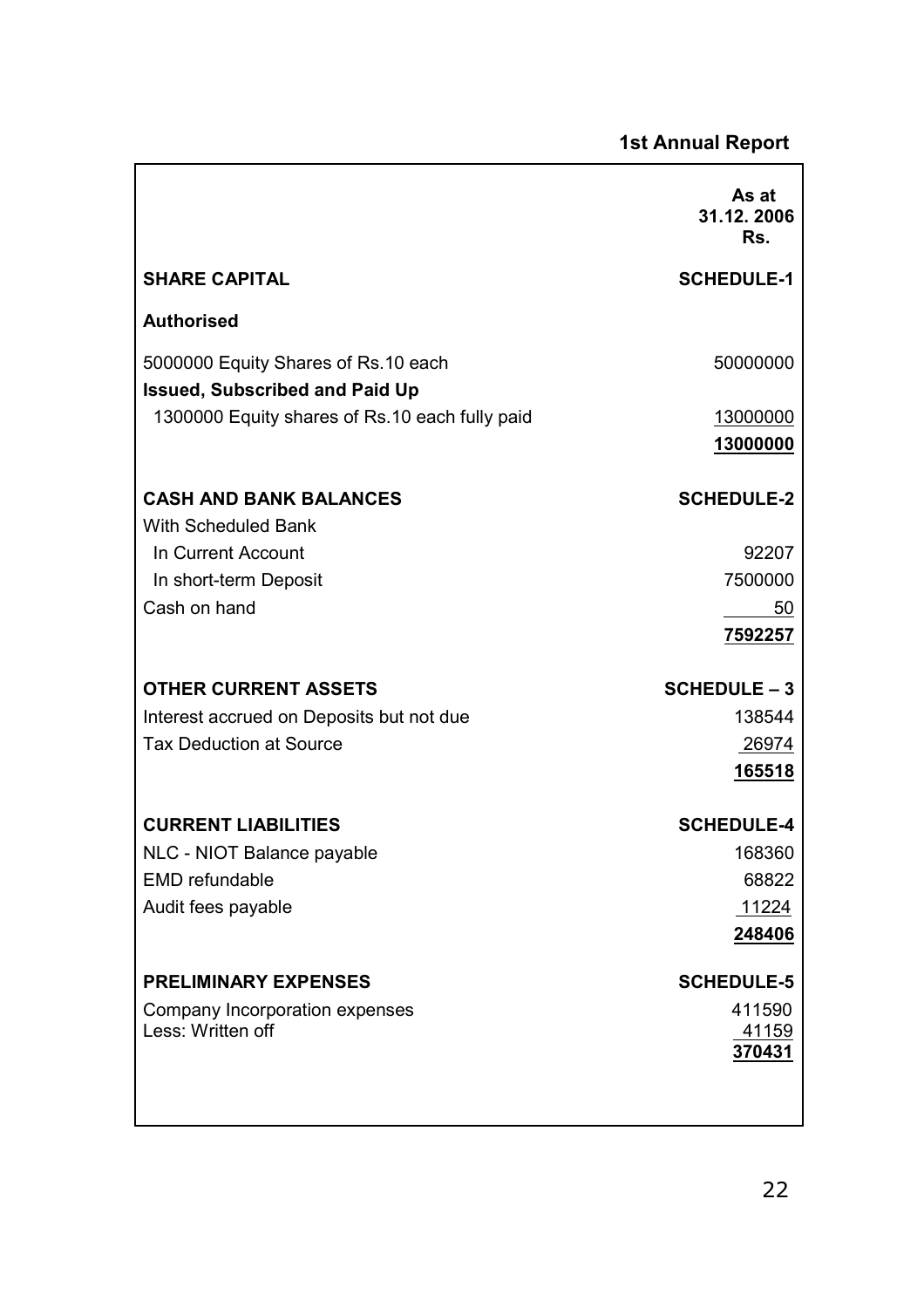|                                                                                     | As at<br>31.12.2006<br>Rs.                   |
|-------------------------------------------------------------------------------------|----------------------------------------------|
| <b>PRE-OPERATIVE EXPENSES</b>                                                       | <b>SCHEDULE-6</b>                            |
| Soil Investigation                                                                  | 754608                                       |
| <b>EIA/EMP Report</b>                                                               | 271890                                       |
| <b>Application Form fees</b>                                                        | 222                                          |
| Public hearing fees                                                                 | 70000                                        |
| Scrutiny fees - CRZ                                                                 | 2000000                                      |
| <b>Feasibility Report</b>                                                           | 543242                                       |
| Mathematical Model study                                                            | 617120                                       |
| Field survey expenses                                                               | 647612                                       |
| NIOT - Survey                                                                       | 336720                                       |
|                                                                                     | 5241414                                      |
| Less: Profit and Loss Account                                                       | 121214                                       |
|                                                                                     | 5120200                                      |
|                                                                                     | for the period<br>ended<br>31.12.2006<br>Rs. |
| <b>ADMINISTRATIVE EXPENSES</b>                                                      | <b>SCHEDULE-7</b>                            |
| <b>Bank charges</b>                                                                 | 2245                                         |
| Legal expenses                                                                      | 10000                                        |
| <b>Printing &amp; Stationery</b>                                                    | 16964                                        |
| <b>ROC Filing fees</b>                                                              | 2278                                         |
| <b>Travelling expenses</b>                                                          | 31854                                        |
| Miscellaneous expenses                                                              | 21811                                        |
| <b>Audit fees</b>                                                                   | 11224                                        |
|                                                                                     | 96376                                        |
| <b>NOTES ON ACCOUNTS</b>                                                            | <b>SCHEDULE 8</b>                            |
| 1. No Previous year figures have been given as this is the first accounting period. |                                              |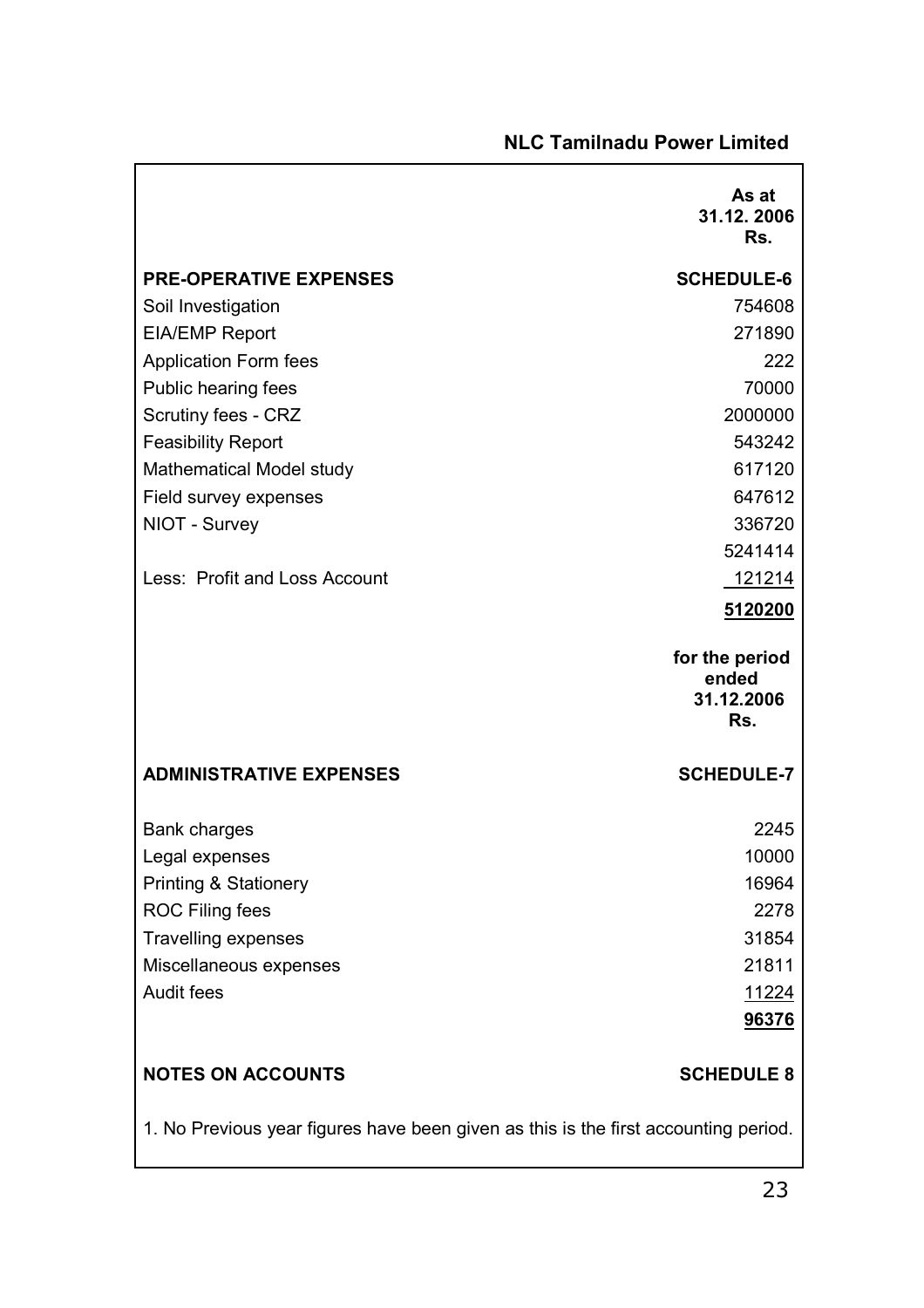# **1st Annual Report**

|                                                                                                                                                                                                               | <b>SCHEDULE-9</b>                                    |
|---------------------------------------------------------------------------------------------------------------------------------------------------------------------------------------------------------------|------------------------------------------------------|
| <b>CASH FLOW STATEMENT FOR THE PERIOD</b><br>FROM 18 <sup>TH</sup> NOVEMBER 2005 TO 31 <sup>ST</sup> DECEMBER 2006                                                                                            |                                                      |
| A. Cash flow from Operating activities                                                                                                                                                                        | Rs.                                                  |
| Net Profit before tax<br>Less: Adjustment for Interest Income<br>Add: Preliminary expenses written-off<br><b>Operating Profit before Working Capital Adjustment</b><br>Adjustment for other Current Liability | 121,214<br>258,749<br>41,159<br>(96, 376)<br>248,406 |
| Net Cash from operating activities (a)                                                                                                                                                                        | 152,030                                              |
| <b>B.Cash flow from Investing Activities</b>                                                                                                                                                                  |                                                      |
| <b>Preliminary Expenses</b><br><b>Interest Received</b>                                                                                                                                                       | (5,653,004)<br>93,231                                |
| Net Cash used in Investing Activities (b)                                                                                                                                                                     | (5,559,773)                                          |
| <b>C. Cash flow from Financing Activities</b>                                                                                                                                                                 |                                                      |
| Share Capital received                                                                                                                                                                                        | 13,000,000                                           |
| Net Cash used/received in financing Activities (c)                                                                                                                                                            | 13,000,000                                           |
| Net increase/Decrease in Cash & Cash Equivalent (a+b+c)                                                                                                                                                       | 7,592,257                                            |
| Cash & Cash Equivalent on 18.11.2005                                                                                                                                                                          |                                                      |
| Cash & Cash Equivalent on 31.12.2006                                                                                                                                                                          | 7,592,257                                            |
| figures in bracket indicate cash outflow                                                                                                                                                                      |                                                      |

Ī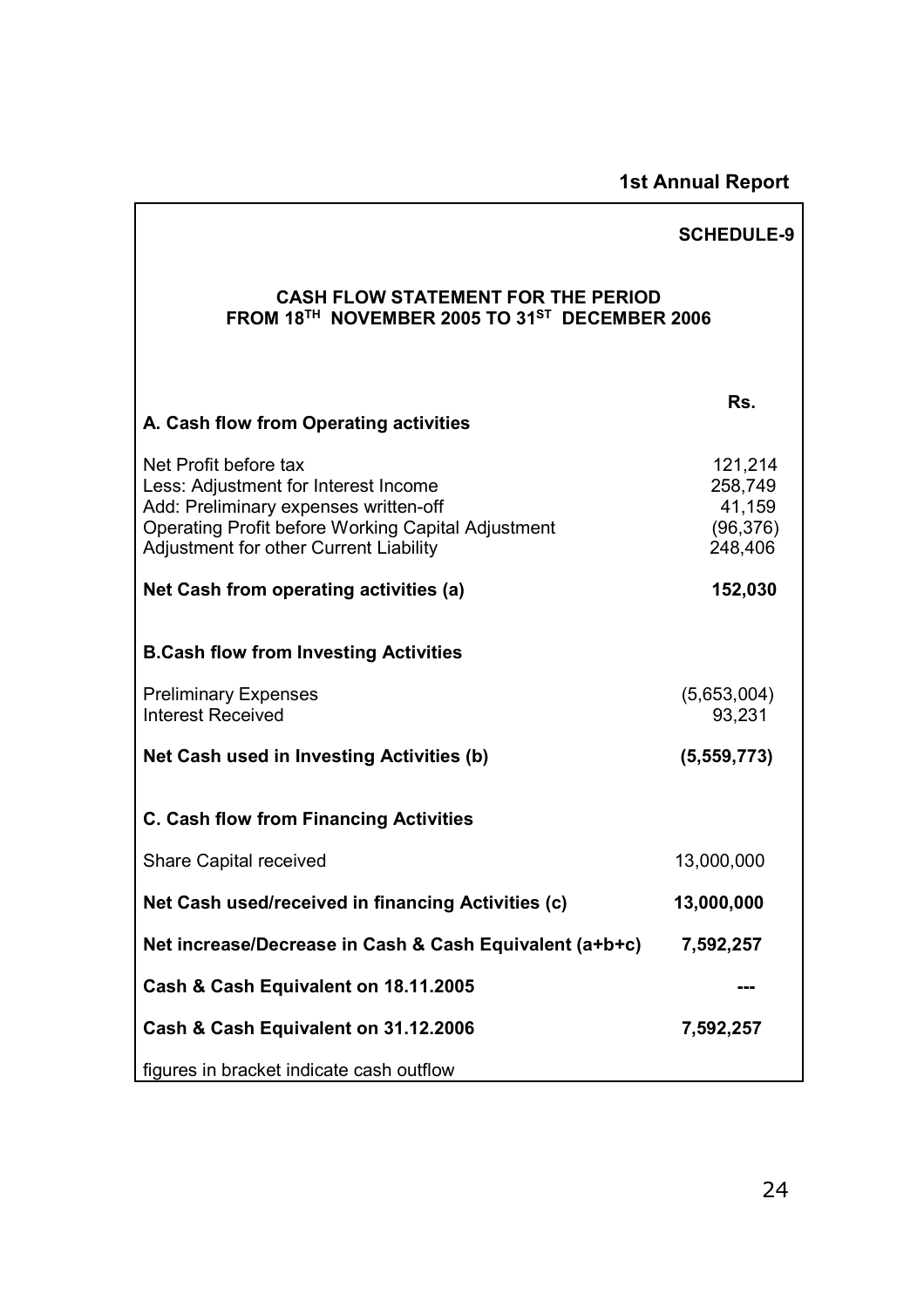|                                                                                                                                                            |                                               | Part III of Schedule VI inserted by G.S.R. No. 388(E)(F No. 3/24/94CLY) dated 15.05.1995     |  |
|------------------------------------------------------------------------------------------------------------------------------------------------------------|-----------------------------------------------|----------------------------------------------------------------------------------------------|--|
| <b>BALANCE SHEET ABSTRACT AND COMPANY'S</b><br><b>GENERAL BUSINESS PROFILE</b>                                                                             |                                               |                                                                                              |  |
| I. Registration Details:                                                                                                                                   |                                               |                                                                                              |  |
| Registration No. U40102TN2005PLC058050                                                                                                                     |                                               | State Code: 18                                                                               |  |
| <b>Balance-sheet Date: 31</b>                                                                                                                              | 12<br>2006<br>Date Month Year                 |                                                                                              |  |
| II. Capital Raised during the year (Amount in Rs. Thousands)*:                                                                                             |                                               |                                                                                              |  |
| Public Issue                                                                                                                                               | <b>Rights Issue</b>                           |                                                                                              |  |
| Bonus Issue                                                                                                                                                | Private Placement (Shares issue to Promoters) |                                                                                              |  |
| III. Position of Mobilisation and Deployment of Funds<br>(Amount in Rs. Thousands) :                                                                       | 12000                                         |                                                                                              |  |
| <b>Total Liabilities</b><br>13000<br><b>Source of Funds:</b>                                                                                               |                                               | <b>Total Assets</b><br>13000                                                                 |  |
| Paid-up Capital<br>130000<br>Secured Loans<br>Nil<br><b>Application of Funds:</b>                                                                          | <b>Unsecured Loans</b><br>Nil                 | Reserves & Surplus<br>Nil<br>Deferred tax liability<br>Nil                                   |  |
| Net Fixed Assets<br>Nil<br><b>Net Current Assets</b><br>7509<br><b>Accumulated Losses</b><br>Nil<br>IV. Performance of company (Amount in Rs. Thousands) : |                                               | Investments<br>Nil<br>Misc. Expenditure<br>5491                                              |  |
| Turnover<br>Nil<br>(+)Profit/(-)Loss Before Tax<br>121<br>Earning per share in Rs.<br>Nil                                                                  |                                               | <b>Total Expenditure</b><br>137<br>(+)Profit/(-)Loss after Tax<br>121<br>Dividend @ %<br>Nil |  |
| V.Generic Names of three Principal Products/Services of Company:<br>(as per monetary terms) $**$ :                                                         |                                               |                                                                                              |  |
| Item Code No. (ITC Code)<br><b>Product Description</b>                                                                                                     |                                               |                                                                                              |  |

\* Excluding shares subscribed by the Subscribers to the Memorandum of Association. \*\*The company is yet to start operation.